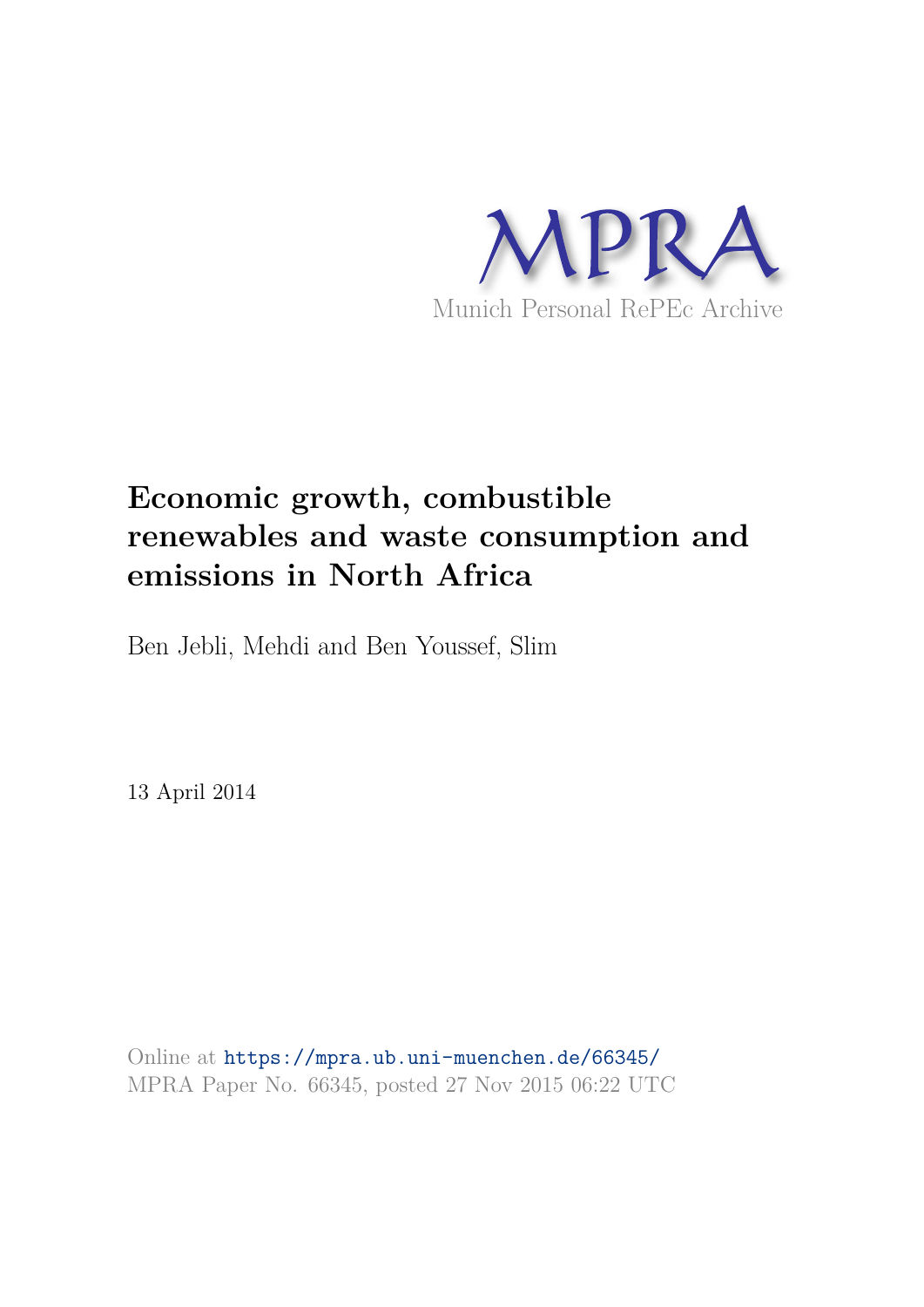# **Economic Growth, Combustible Renewables and Waste Consumption, and** CO2**Emissions in North Africa**

**Mehdi Ben Jebli**

University of Tunis El Manar, FSEG de Tunis, Tunisia Amen Bank, Kef Agency, Tunisia (00216) 21040246 [benjebli.mehdi@gmail.com](mailto:benjebli.mehdi@gmail.com) 

# **Slim Ben Youssef**

Manouba University, ESC de Tunis Campus Universitaire, Manouba 2010, Tunisia (00216) 97363596 [slim.benyoussef@gnet.tn](mailto:slim.benyoussef@gnet.tn) 

**Abstract:** This paper uses panel cointegration techniques and Granger causality tests to examine the dynamic causal link between per capita real gross domestic product (GDP), combustible renewables and waste (CRW) consumption, and  $CO<sub>2</sub>$  emissions for a panel of five North Africa countries during the period 1971-2008. Granger causality tests results suggest short and long-run unidirectional causalities running from  $CO<sub>2</sub>$  emissions and CRW consumption to real GDP, and a short-run unidirectional causality running from CRW to  $CO<sub>2</sub>$ emissions. The results from panel long-run fully modified ordinary least squares (FMOLS) and dynamic ordinary least squares (DOLS) estimates show that  $CO<sub>2</sub>$  emissions and CRW consumption have a positive and statistically significant impact on GDP. Our policy recommendations are that these countries should use more CRW because this increases their output, reduces their energy dependency on fossil energy and may decrease their  $CO<sub>2</sub>$ emissions.

**Keywords:** Combustible renewables and waste consumption; output;  $CO<sub>2</sub>$  emissions; panel cointegration; North Africa.

# **JEL Classification: C33; Q42; Q43**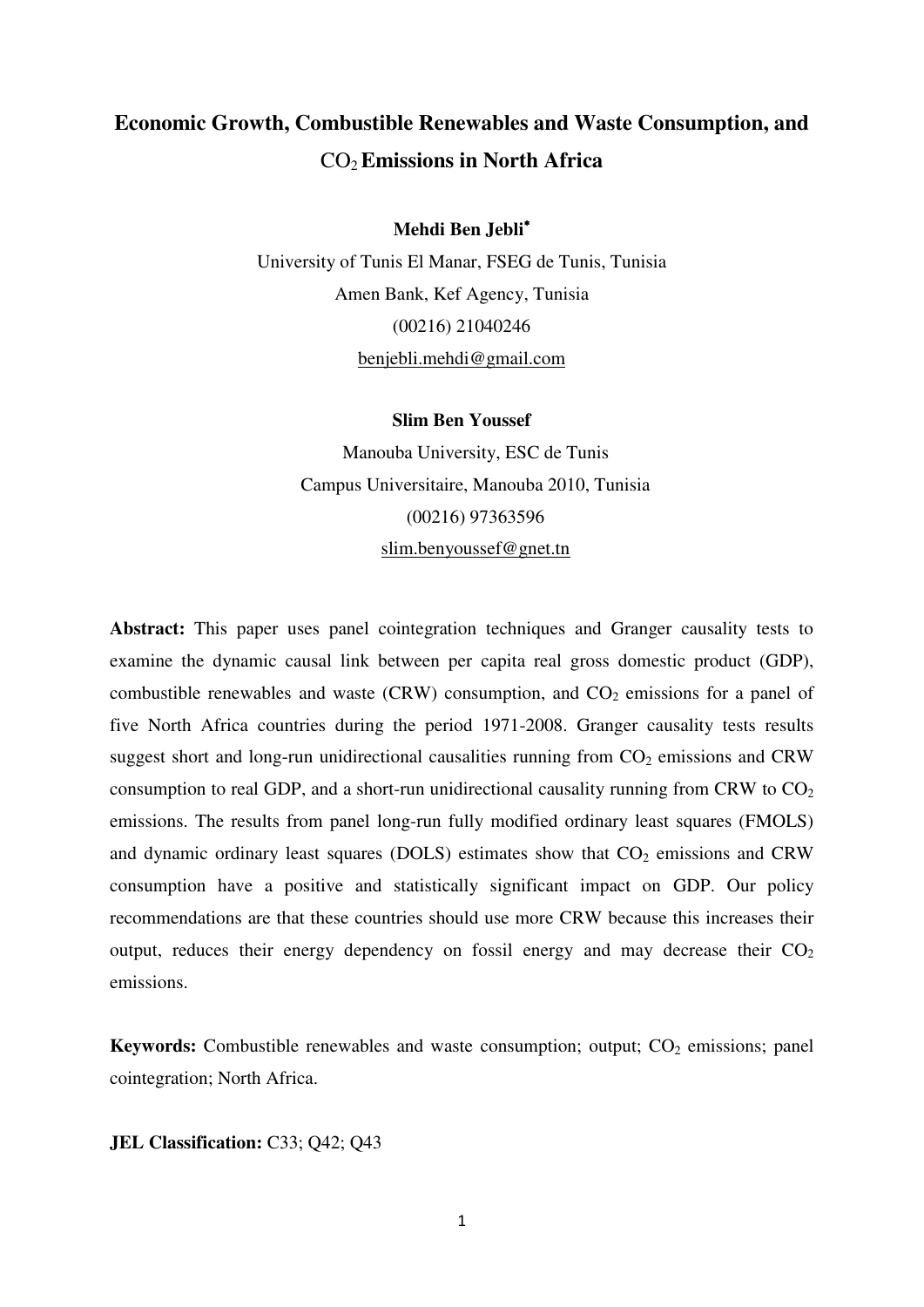# **1. Introduction**

Due to economic and population growth, the demand of energy attends an important growth rate. Several studies confirm that carbon dioxide  $(CO<sub>2</sub>)$  emissions are increasing rapidly due to the important increase and inefficient use of fossil energy (coal, petroleum and natural gas). To face the international decreasing reserves in fossil energy and to avoid major damages caused by  $CO<sub>2</sub>$  emissions, it is necessary to use these energies more efficiently and to encourage the use of substitutable energies such as renewable energies.

The use of renewable energy is increasing rapidly mainly because of environmental and political concerns. It is expected that renewable energies play an important role in expanding economic activities and in improving the environment's quality. According to the International Energy Agency (IEA, http://www.energy.kth.se/compedu/webcompedu/Glossary/C/Combustible\_Renewable\_and\_ Waste.htm), combustible renewables and waste comprise solid biomass which covers organic, non-fossil material of biological origin which may be used as fuel for heat production or electricity generation. Wood, Wood Waste and other solid waste covers purpose-grown energy crops, a multitude of woody materials generated by an industrial process (paper industry in particular) or provided directly by forestry and agriculture as well as wastes such as straw, rice husks, nut shells, poultry litter, crushed grape dregs etc. Charcoal covers the solid residue of the destructive distillation and pyrolysis of wood and other vegetal material. Biogas comprises gases composed principally of methane and carbon dioxide produced by anaerobic digestion of biomass and combusted to produce heat and/or power). Liquid biofuels includes bio-based liquid fuel from biomass transformation, mainly used in transportation applications. Municipal waste comprises wastes produced by the residential, commercial and public services sectors and incinerated in specific installations to produce heat and/or power. Based on this definition, we can conclude that these alternative energies are not clean as new renewable energy sources such as solar, wind, geothermal, etc..., but it is proved that they pollute less than fossil energies.

According to a study conducted by the United Nations Economic Commission for Africa (UNECA, 2012), North Africa is facing an important increasing energy demand of the order of 6-8% per year and fossil fuels dominate the energy mix with a larger share for natural gas. Given the very high volatility of oil and gas prices, these countries are reviewing their energy policies by diversifying their energy mix and giving greater importance to renewable energies and energy efficiency. In addition, renewable energies have the advantage of offering the opportunity to serve isolated regions remote from the national electricity grid. The potential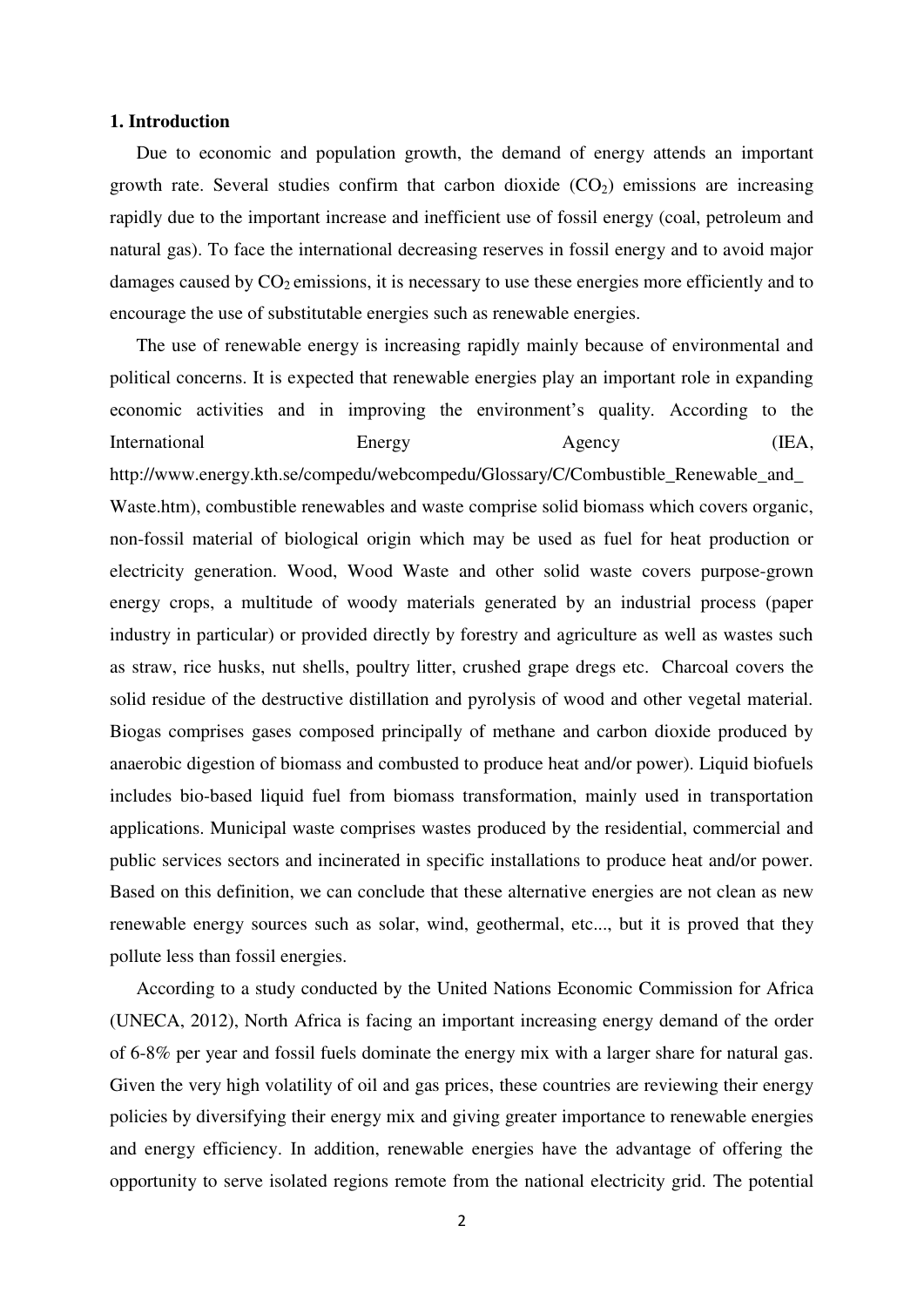for energy efficiency and renewable energy is still largely under-exploited. For these countries, there is real energy efficiency potential as a 10% gain in the region's energy consumption could be made via improved energy efficiency measures by 2030. The contribution of renewable energies to the energy mix is still insufficient since it represented only 8% in 2006, the rest being composed of gas (67%), oil (19%) and coal (6%). Important reforms in the regulatory frameworks have been carried out in order to encourage greater participation by the private sector in renewable energy production. These countries have elaborated ambitious strategic objectives and launched large-scale integrated programs with the main objectives of reducing greenhouse gas (GHG) emissions, direct and indirect job creation, industrial development and the improvement of human capital. A number of current initiatives such as the Mediterranean Solar Plan (MSP) or the agreements existing between the European Union (EU) and some North Africa countries can improve technical and financial cooperation and expand regional markets for renewable energies.

#### **2. Existing literature**

It is worth interesting to discuss the dynamic causality between economic growth, CRW consumption and  $CO<sub>2</sub>$  emissions. The direction of causalities between these variables may leads to much motivating outcomes, and then may help economics and policy makers of CRW role in simulating economic activities. However, before analyzing this cause, we will proceed by the presentation of some literature review focused on this topic.

Many empirical studies debate the causal link between renewable energy consumption and economic growth (e.g. Apergis and Payne, 2010a, 2010b, 2011; Payne, 2011; Sadorsky, 2009b). The causality direction results vary depending on the country or the sample of countries selected, the time period considered, the empirical methodology used, and the variables included in the specified model. These studies are summarized in Table 1. Accordingly, the direction of causality between renewable energy consumption and economic growth follows four hypotheses: *i) the feedback hypothesis* argues that there is a bidirectional causal link between renewable energy consumption and economic growth. This means that renewable energy consumption Granger causes gross domestic product (GDP) and vice versa; *ii) the neutrality hypothesis* suggests that no causal relationship exists between the two variables in any direction. In this case, any increase in the use of renewable energy will not affect GDP, and any variation in the growth of production will not affect the use of renewable energy; *iii) the growth hypothesis* suggests that renewable energy consumption plays a vital role in explaining economic growth. Thus, any policy encouraging the use of renewable energy will affect economic growth; *iv) the conservation hypothesis* stipulates the existence of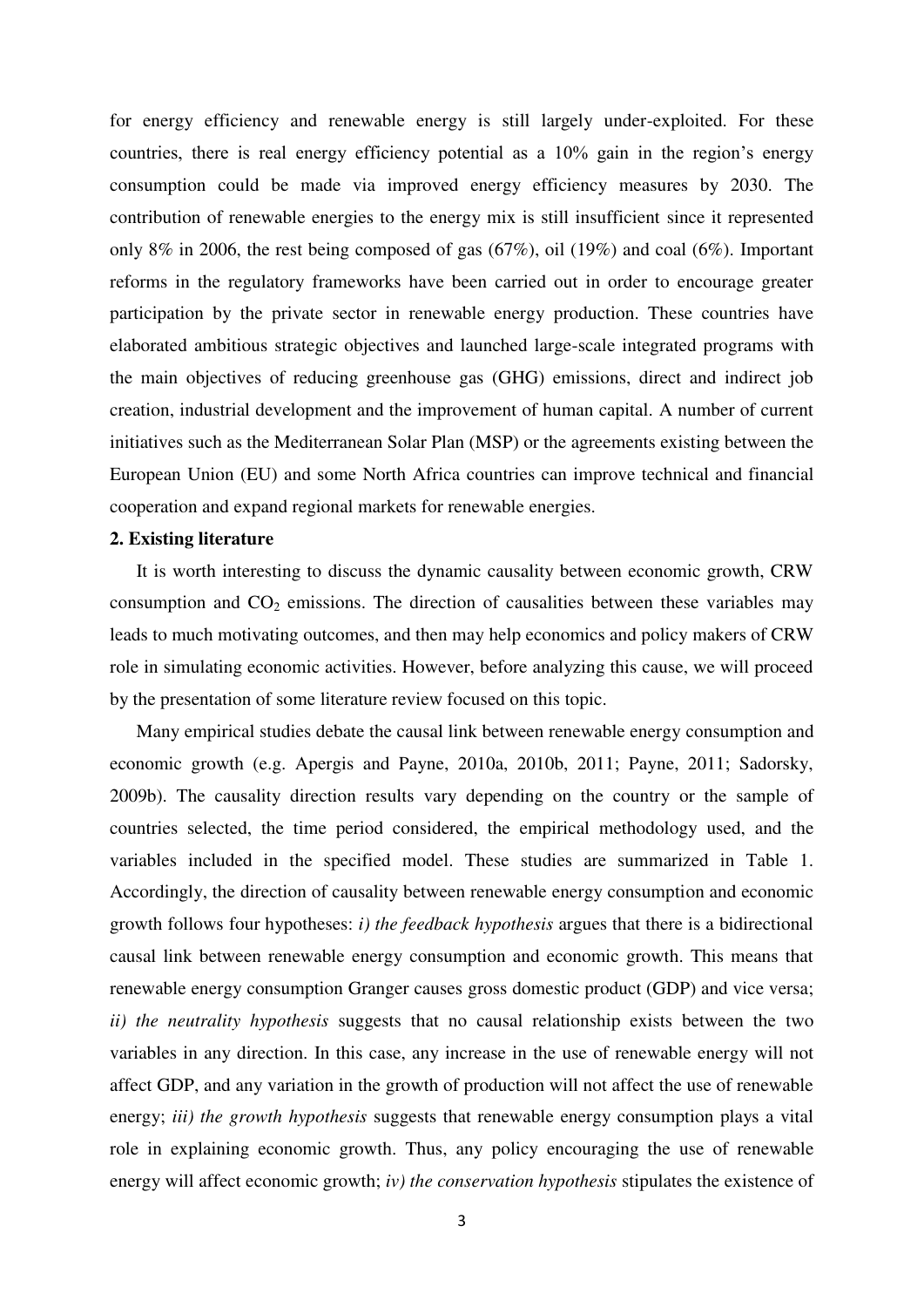a unidirectional causality running from economic growth to renewable energy consumption. This hypothesis means that any increase in economic growth has an impact on the consumption of renewable energy.

Al-Mulali et al. (2013) resume the findings of 81 studies interested in the causal relationship between energy consumption and output. They come to the conclusion that 45% of these studies find bidirectional causality, 10% find no causal relationship, 25% find a one way causal relationship running from energy consumption to output, and 20% find a one way causal relationship running from output to energy consumption. Al-Mulali et al. (2014) explore the effect of renewable and non-renewable electricity consumption on economic growth for 18 Latin American countries. The results of the study reveal the existence of longrun bidirectional causality between economic growth, renewable and non-renewable electricity consumption, capital, labor and trade. They also show that renewable electricity consumption is more significant than non-renewable electricity consumption in promoting economic growth in both the short and long-run for this panel of countries. Using panel cointegration techniques, Apergis and Payne (2010a) examine the causal relationships between renewable energy consumption, GDP, capital and labor force for a panel of twenty OECD countries. The results from Granger causality tests reveal the existence of short and long-run bidirectional causalities between renewable energy consumption and economic growth. Apergis and Payne (2010b) conduct the same study for a panel of 13 Eurasia countries and find similar results. Sadorsky (2009b) uses a cointegration model for a panel of 18 emerging economies and shows a long-run unidirectional causality running from GDP to renewable energy consumption. Moreover, long-run estimates show that the increase in GDP has a positive impact on renewable energy consumption. Ben Aïssa et al. (2014) use cointegration techniques for a panel composed by 11 African countries. The results from panel error correction model reveal the existence of bidirectional causality between economic growth and trade (exports or imports) in both the short and long-run, and there is a long-run unidirectional causality running from renewable energy consumption to economic growth. Ocal and Aslan (2013) examine the causal relationship between renewable energy consumption and economic growth in Turkey. Their empirical results show that renewable energy consumption has a negative impact on economic growth, and there is a unidirectional causality running from economic growth to renewable energy consumption.

# **Insert Table 1 here**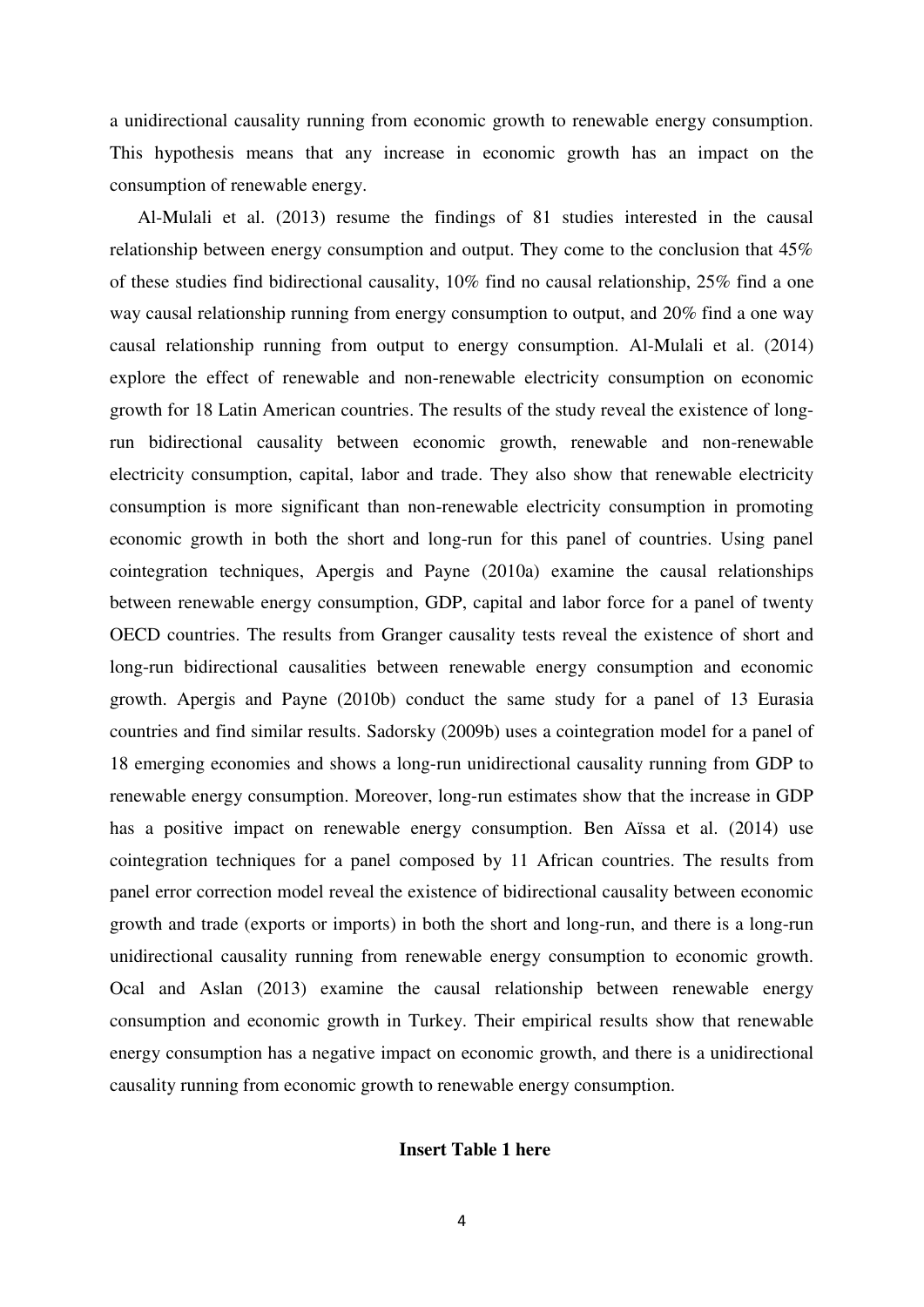Since one of the most interesting effects of renewable energy is its impact on  $CO<sub>2</sub>$ emissions, studying the dynamic causal relationship between economic growth,  $CO<sub>2</sub>$ emissions, and renewable energy consumption is of great interest. We summarize some studies on this subject in Table 2. Apergis et al. (2010) examine the causal relationship between emissions, nuclear energy, renewable energy and economic growth for a group of 19 developed and developing countries. The results from the long-run estimates indicate that nuclear energy has a negative impact on emissions but renewable energy has a positive impact on emissions. They also show the existence of short and long-run bidirectional causalities between output, emissions and renewable energy consumption. Apergis and Payne (2014) examine the determinants of per capita renewable energy consumption for a panel of 7 Central America countries and find a long-run cointegration between per capita renewable energy consumption, output, carbon emissions, real coal prices, and real oil prices. Ben Jebli et al.  $(2014)$  examine the dynamic causal link between per capita  $CO<sub>2</sub>$  emissions, economic growth, renewable energy consumption and trade for a panel of 24 Sub-Saharan Africa countries. They find short-run bidirectional causality between emissions and economic growth, and long-run bidirectional causality between renewable energy and emissions. Longrun estimates don't support the environmental Kuznets curve (EKC) hypothesis. Farhani and Shahbaz (2014) investigate the causal relationship between renewable and non-renewable electricity consumption, output and  $CO<sub>2</sub>$  emissions for a panel of 10 Middle East and North Africa countries. Their long-run estimates show that renewable and non-renewable electricity consumption increase  $CO<sub>2</sub>$  emissions, and the EKC hypothesis is verified. Moreover, they find a long-run bidirectional causality between renewable and non-renewable electricity consumption and  $CO<sub>2</sub>$  emissions.

# **Insert Table 2 here**

To our knowledge, the economic literature has not yet addressed the causal relationship between economic growth, CRW consumption, and emissions of  $CO<sub>2</sub>$ . This paper tries to investigate the short and long-run causal links between per capita real GDP, per capita  $CO<sub>2</sub>$ emissions, and per capita CRW consumption for a panel of five North Africa countries spanning the period 1971-2008. To do that, we use panel cointegration techniques, Granger causality tests, and powerful methods of long-run estimates which are the fully modified ordinary least squares (FMOLS) and the dynamic ordinary least squares (DOLS).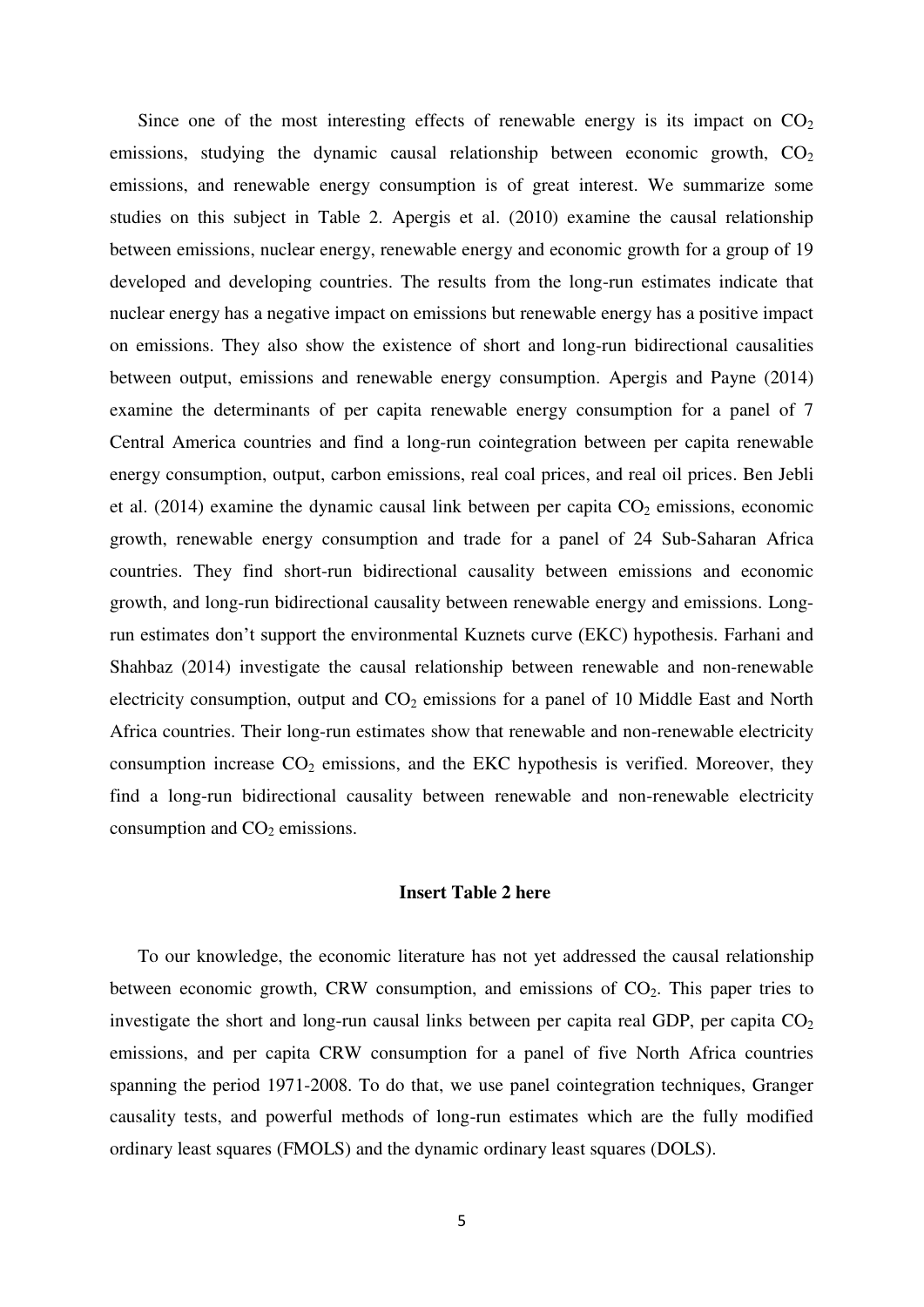This study is organized as follows: Section 3 reports the used data, the empirical results and their discussions. Section 4 concludes with policy implications.

#### **3. Data, empirical results and discussions**

The data set is a balanced panel of five North Africa countries which are Algeria, Egypt, Morocco, Sudan, $<sup>1</sup>$  and Tunisia studied for the period 1971-2008. The annual data are collected</sup> from the World Bank (2011) Development Indicators online database and include real GDP per capita, combustible renewables and waste consumption per capita,  $CO<sub>2</sub>$  emissions per capita, and population number. The CRW variable used in this analysis includes solid biomass, liquid biomass, biogas, industrial waste, and municipal waste. Real GDP per capita is measured in constant 2000 US dollars.  $CO<sub>2</sub>$  emissions per capita are measured in metric tons. Combustible renewables and waste is measured in metric tons of oil equivalent per capita after the division by the population number to obtain the per capita unit. The dimension of the panel data set is selected to include as many countries of the North Africa region as possible. All the data are converted to the natural logarithm prior to conducting the empirical analysis. Computations are made using Eviews 7.0 software.

We consider the following linear equation which explores the long-run causality relationship between per capita real GDP, CRW, and  $CO<sub>2</sub>$  emissions:

$$
GDP_{it} = \alpha_i + \beta_i CRW_{it} + \delta_i CO_{2_{it}} + \varepsilon_{it}
$$
\n<sup>(1)</sup>

$$
ECTit = GDPit - \hat{\beta}_i CRWit - \hat{\delta}_i CO_{2_{it}}
$$
 (2)

where  $i = 1, ..., 5$  denotes the country and  $t = 1971,...,2008$  denotes the time period;  $\varepsilon_{it}$ indicates the estimated residuals which characterize deviations from the long-run relationship;  $\alpha_i$  denotes the country's specific fixed effect, and  $ECT_{it}$  is the error correction term derived from the long-run cointegration relationship of Eq. (1).

#### *3.1. Descriptive statistics*

Table 3 reports some descriptive statistics (Mean, Median, Maximum, and Minimum) of each variable used for the empirical study. All these statistics are calculated before logarithmic transformation.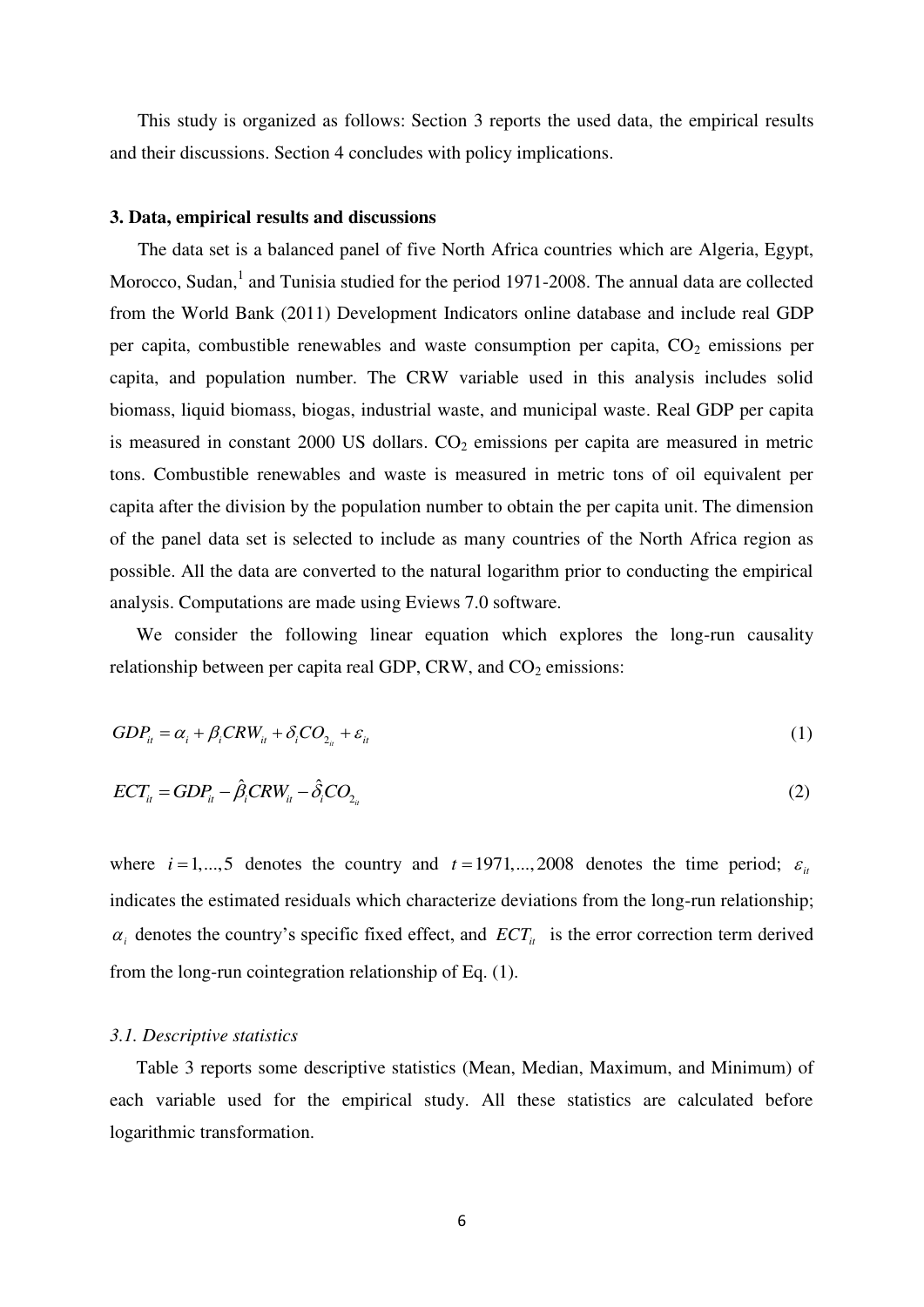# **Insert Table 3 here**

Fig.1 shows the variations of real GDP per capita for each country over the period 1971- 2008. It is illustrated that there is an increase of real GDP per capita for all countries, and this growth differ from one country to another. For all the considered years, Sudan has the smallest per capita GDP, and Algeria has the biggest per capita GDP in 2008.

#### **Insert Fig. 1 here**

Fig. 2 shows the variations of per capita CRW for each country over the period 1971-2008 and indicates that the per capita CRW consumptions have not changed significantly across time. Sudan has the highest level of per capita CRW consumption during the considered period, while Algeria has the lowest level of per capita CRW consumption.

# **Insert Fig. 2 here**

Fig.3 shows the evolution of  $CO<sub>2</sub>$  emissions per capita for each country during the period 1971-2008. During the considered period, per capita  $CO<sub>2</sub>$  emissions have increased significantly for all countries, excepted for Sudan. Over all the considered period, Algeria has the highest level of per capita  $CO<sub>2</sub>$  emissions, whereas Sudan has the lowest level.

# **Insert Fig. 3 here**

#### *3.2. Stationary tests*

Our empirical analysis starts by testing the stationary proprieties of variables by using three panel unit root tests. The two tests suggested by Levin et al. (2002) (LLC test) and Breitung (2000) assume that there is a common unit root process across the cross-sections. The null hypothesis of these tests suggests that there is a unit root, while the alternative hypothesis argues that the series are stationary. For the Im et al. (2003) test (IPS test), the null hypothesis is that there is a unit root, while the alternative hypothesis is that there is no unit root. This test assumes individual unit root across the cross-sections.

The results of the LLC, Breitung and IPS tests are reported in Table 4. They indicate that all variables are not stationary at level, whereas, after first difference, all of them are stationary at the 1% significance level.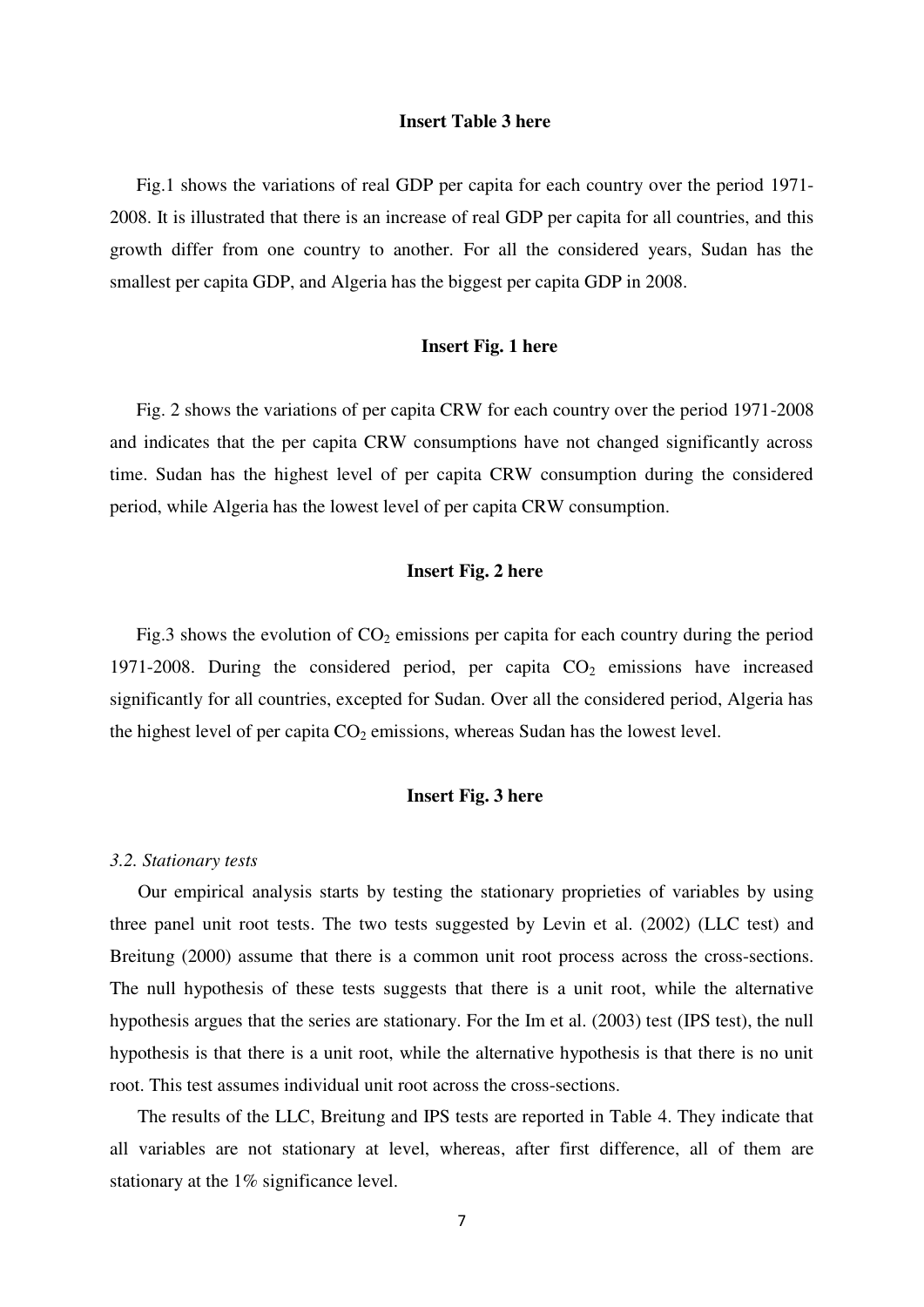# **Insert Table 4 here**

#### *3.3. Cointegration tests*

We check for long-run association between variables using three kinds of panel cointegration tests developed by Pedroni (2004), Kao (1999), and Johansen (1988). Pedroni (2004) proposes two sets of cointegrartion tests classified on the within-dimension and the between-dimension. The first set is based on four statistics and includes v-statistic, rhostatistic, PP-statistic and ADF-statistic. These statistics are classified on the within-dimension and take into account common autoregressive coefficients across countries. The second set is based on three statistics and includes rho-statistic, PP-statistic, and ADF statistic. These tests are classified on the between-dimension and are based on the individual autoregressive coefficients for each country in the panel. In total, Pedroni (2004) suggests seven statistics for the cointegration tests which are based on the residual of Eq. (2). The null hypothesis assumes that there is no cointegration, while the alternative hypothesis assumes that there is cointegration between variables when real GDP is the dependent variable. The existence of a long-run relationship between variables has been tested in the case of intercept and intercept and trend. The results from these seven tests are reported in Table 5. In the case of intercept, the results show that all the weighted statistics of the within-dimension are statistically significant, and all the between-dimension statistics are statistically significant. In the case of intercept and trend, the results from Pedroni cointegration tests reveal that, for the within dimension, one test among four and two tests for the weighted statistics are statistically significant. Also, two tests among three for the between-dimension reject the null hypothesis of no cointegration. Thus, according to this test, there is a long-run cointegration between variables.

# **Insert Table 5 here**

The second panel cointegration test proposed by Kao (1999) is based on the ADF statistic. The result of this test is reported in Table 6 and indicates that we can reject the null hypothesis of no cointegration between variables at the 1% significance level.

# **Insert Table 6 here**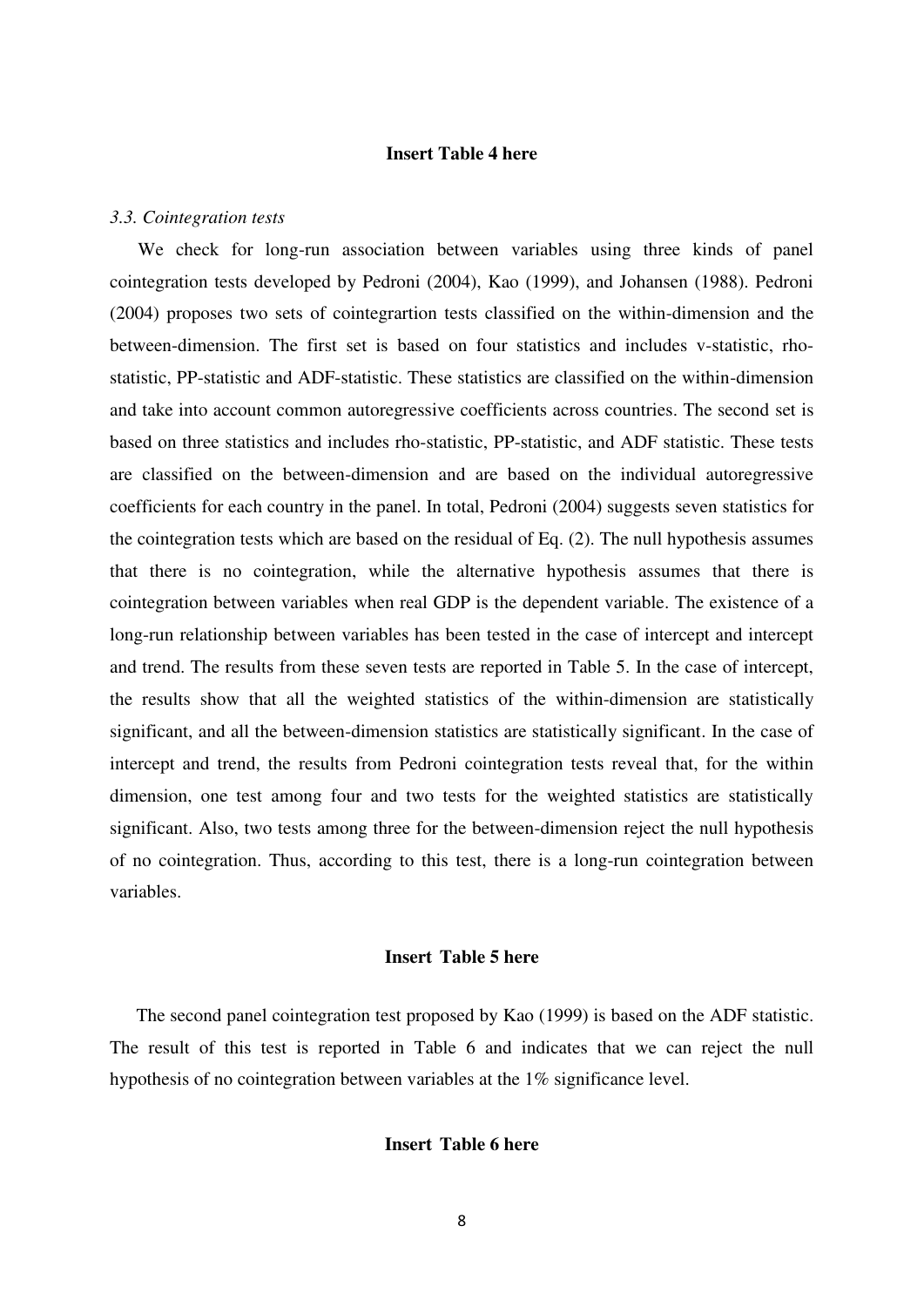Based on the Fisher statistic (trace test statistics), the result of the Johansen cointegration test is reported in Table 7 and indicates the existence of cointegration between variables at the 1% significance level.

# **Insert Table 7 here**

#### *3.4. Granger causality tests*

The finding of cointegration between variables supposes a long-run relationship between them. Thus, we estimate an error correction model. Two stages are suggested by Engle and Granger (1987) in order to investigate the short and long-run relationships between the considered variables. The first stage recovers the estimated residuals in Eq. (1) and the second stage estimates the parameters related to the short-run adjustment.

The Granger causality test is based on the following regressions:

$$
\Delta GDP_{i,t} = \theta_{1,i} + \sum_{j=1}^{q} \theta_{1,1,i,j} \cdot \Delta GDP_{i,t-j} + \sum_{j=1}^{q} \theta_{1,2,i,j} \cdot \Delta CRW_{i,t-j} + \sum_{j=1}^{q} \theta_{1,3,i,j} \cdot \Delta CO_{2i,t-j} + \lambda_{1,i} \cdot ECT_{i,t-1} + u_{1,i,t} \tag{3}
$$

$$
\Delta CRW_{i,t} = \theta_{2,i} + \sum_{j=1}^{q} \theta_{2,1,i,j} \cdot \Delta GDP_{i,t-j} + \sum_{j=1}^{q} \theta_{2,2,i,j} \cdot \Delta CRW_{i,t-j} + \sum_{j=1}^{q} \theta_{2,3,i,j} \cdot \Delta CO_{2i,t-j} + \lambda_{2,i} \cdot ECT_{i,t-1} + u_{2,i,t} \tag{4}
$$

$$
\Delta CO_{2i,t} = \theta_{3,i} + \sum_{j=1}^{q} \theta_{3,1,i,j} \cdot \Delta GDP_{i,t-j} + \sum_{j=1}^{q} \theta_{3,2,i,j} \cdot \Delta CRW_{i,t-j} + \sum_{j=1}^{q} \theta_{3,3,i,j} \cdot \Delta CO_{2i,t-j} + \lambda_{3,i} \cdot ECT_{i,t-1} + u_{3,i,t}
$$
(5)

where  $\Delta$  denotes the first difference of the considered variable; the lagged *ECT* is the error correction term derived from the long-run cointegration relationship of Eq. (1) and is defined by Eq. (2); *q* denotes the lag length determined automatically by the Schwarz information criterion (SIC); the result from the vector autoregressive (VAR) lag order selection shows that all criteria suggest a maximum number of lag equal to one (VAR  $(q=1)$ ).<sup>2</sup>

# **Insert Table 8 here**

The short-run Granger causality tests are reported in Table 8 and suggest the existence of: *i)* a unidirectional causality running from CRW consumption to real GDP statistically significant at the 10% level;  $ii)$  a unidirectional causality running from  $CO<sub>2</sub>$  emissions to real GDP statistically significant at the 1% level; and *iii)* a unidirectional causality running from CRW consumption to  $CO<sub>2</sub>$  emissions statistically significant at the 10% level.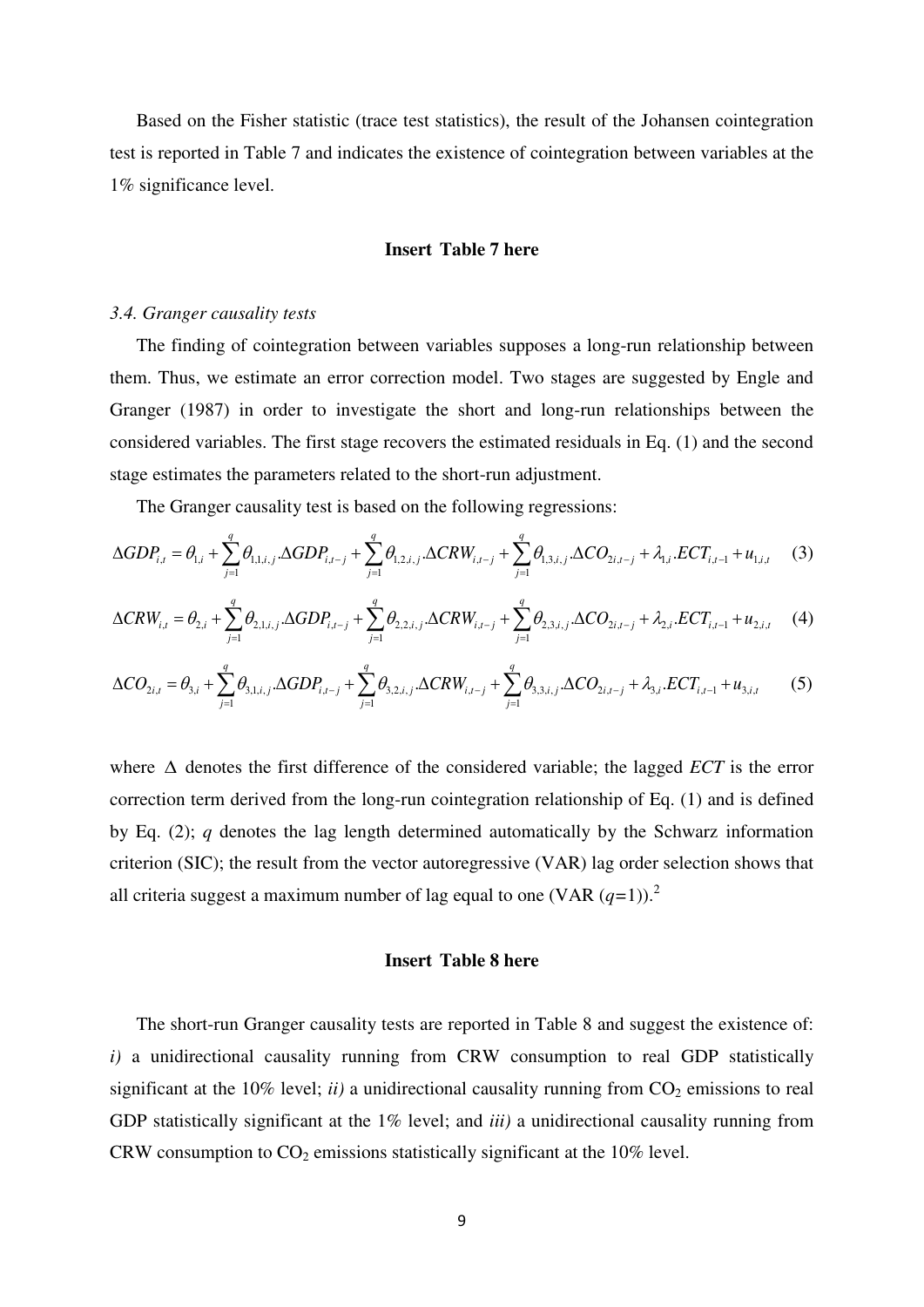# **Insert Table 9 here**

The long-run causality test results are presented in Table 9 and reveal that only the equation of per capita real GDP is significant given that the corresponding error correction term is between -1 and 0 and is statistically significant at the 1% level. This means that there is a long-run unidirectional causality running from CRW consumption and  $CO<sub>2</sub>$  emissions to economic growth.

# **Insert Fig. 4 here**

Fig.4 assembles short and long-run causalities between per capita real GDP, CRW consumption and  $CO<sub>2</sub>$  emissions for our panel of North Africa countries during the period 1971-2008. For this panel of countries, any changes in  $CO<sub>2</sub>$  emissions have an impact on economic growth in both the short and long-run. This may be explained by the fact that increases in  $CO<sub>2</sub>$  emissions are mainly due to increases in fossil energy consumption which is considered as a stimulus for economic growth. However, more economic growth seems to have no impact on emissions. Indeed, per capita GDP increase makes people more sensitive to the protection of the environment and incites to use fossil energy more efficiently and/or to use renewable energies. This result is consistent with the long-run finding of Ozturk and Acaravci (2010) and with the result of Salim and Rafiq (2012) concerning India. However, this result is contrary to the results of Apergis et al. (2010), Menyah and Wolde-Rufael (2010), Salim and Rafiq (2012) for Brazil and China, who find a bidirectional causality between GDP and emissions.

We also deduce that any variation in CRW consumption has an impact on economic growth in both the short and long-run. This result supports the growth hypothesis. This is due to the fact that CRW is an energy which is an essential input for production. Economic growth has no impact on CRW consumption because an increase in per capita GDP makes people more sensitive to environmental protection and incites to use CRW more efficiently and/or to use clean renewable energies (e.g. solar, wind). Our finding is consistent with the long-run result of Ben Aïssa et al. (2014), and with that of Payne (2011). However, it differs from those of Apergis and Payne (2010a, 2010b, 2011, 2012) who report that the interdependence between renewable energy consumption and economic growth is bidirectional in both the short and long-run.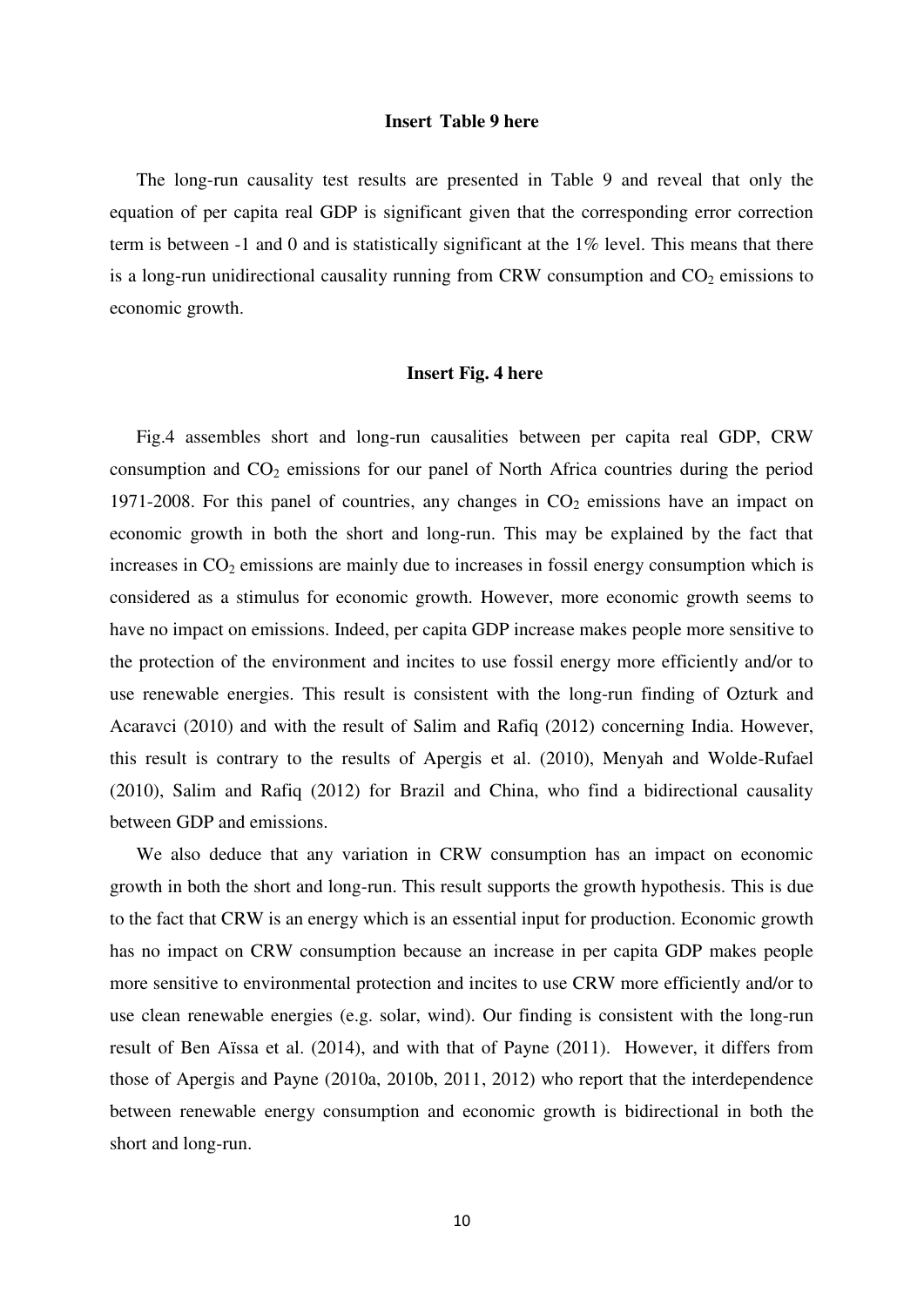Short-run Granger causality tests suggest a unidirectional causality running from CRW consumption to  $CO<sub>2</sub>$  emissions. This result indicates that an increase in the use of CRW affects  $CO<sub>2</sub>$  emissions in the short-run. This effect may be positive, i.e. increases emissions, because CRW are polluting energies and increasing their consumption may contribute to increase emissions. However, because of the substitutability that exists between CRW energy and fossil energy, and because the former are less polluting than the latter, an increase in CRW consumption may reduce fossil energy consumption and thus may reduce  $CO<sub>2</sub>$ emissions. An empirical estimate is necessary to get the overall effect of an increase in CRW consumption on emissions. Our result differs from that of Apergis et al. (2010) who find a bidirectional causality between renewable energy consumption and emissions in both the short and long-run.

### *3.5. Long-run estimates*

The last step consists in estimating the long-run coefficients of Eq. (1) where the dependent variable is per capita GDP and independent variables are per capita CRW consumption and per capita  $CO<sub>2</sub>$  emissions. We will use the FMOLS and DOLS techniques proposed by Pedroni (2001, 2004) because they are more efficient than the traditional ordinary least squares (OLS) technique. Since our variables are measured in natural logarithm, the estimated coefficients can be interpreted as long-run elasticities.

# **Insert Table 10 here**

Table 10 reports the results of FMOLS and DOLS panel estimates of Eq. (1). The two techniques used give very close results. The estimated coefficients are positive and statistically significant at mixed significance levels of 1% and 5%. A 1% increase in per capita CRW consumption increases per capita real GDP by 0.07%. A 1% increase in per capita  $CO<sub>2</sub>$  emissions increases per capita real GDP by 0.81%. It appears that the long-run impact of CRW consumption on output is very small, whereas the impact of emissions is very important. This can be explained by the fact that CRW represent a small fraction of the total energy used for production in the panel of considered countries. Indeed, in 2008 the proportion of CRW with respect to the total energy used was (World Bank, 2011): Algeria (0.2%), Egypt (2.1%), Sudan (71%), Tunisia (13.2%), Morocco (3.2%). However, fossil fuels represent an important proportion of the total energy used for production, implying that  $CO<sub>2</sub>$ emissions have an important long-run effect on economic growth.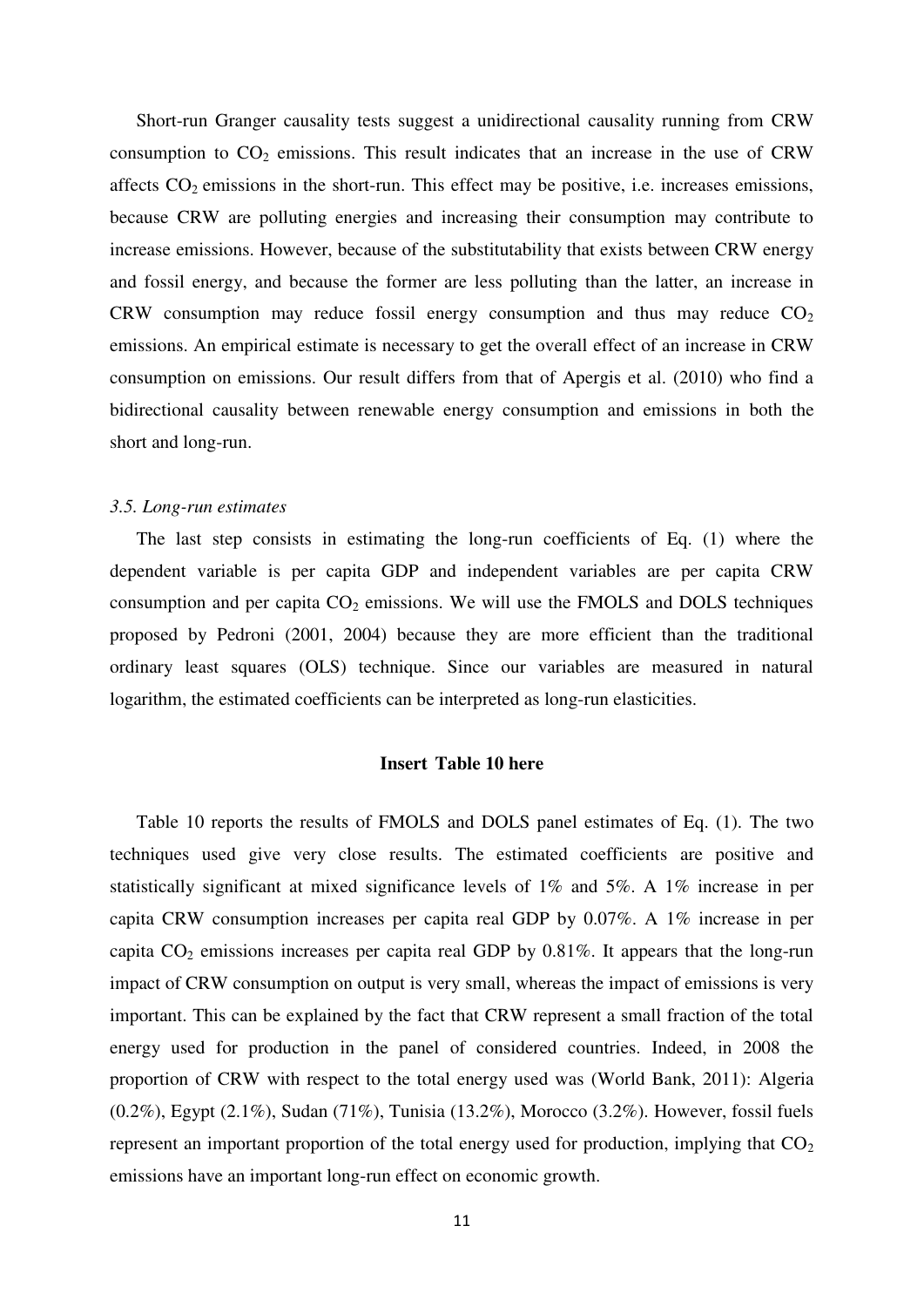#### **4. Conclusion and policy implications**

In this paper, we investigate the causal relationship between per capita economic growth, combustible renewables and waste consumption, and  $CO<sub>2</sub>$  emissions for a balanced panel of five North Africa countries over the period 1971-2008.

Granger causality tests show the existence of short and long-run unidirectional causalities running from per capita  $CO<sub>2</sub>$  emissions and from per capita CRW consumption to per capita real GDP. There is also a short-run unidirectional causality running from per capita CRW consumption to per capita  $CO<sub>2</sub>$  emissions. Our FMOLS and DOLS long-run estimates establish that  $CO<sub>2</sub>$  emissions and CRW consumption have a positive impact on economic growth.

For this panel of countries, a policy focalized only on reducing fossil energy consumption to combat GHG emissions is a wrong policy because this will reduce output. However, encouraging the use of combustible renewables and waste has at least three advantages for these countries. First, and as shown by our long-run estimates, this increases economic growth. Second, and because CRW pollute less than fossil energy while being substitutable, this may reduce fossil energy consumption and thus may reduce  $CO<sub>2</sub>$  emissions. Third, this reduces their energy dependency on fossil energy. Therefore, these North Africa countries should reinforce their strategic plans in order to exploit more combustible renewables and waste and to use more efficiently fossil energy because this protects from global warming and stimulates economic growth.

**Acknowledgements:** We would like to thank the Editor and anonymous referee for their very useful comments.

# **References**

- Al-Mulali, U., Fereidouni, H.G., Janice, Y.L., Che N.B. Che, S., 2013. Examining the bidirectional long run relationship between renewable energy consumption and GDP growth. Renewable and Sustainable Energy Review, 22, 209-222.
- Al-Mulali, U., Fereidouni, H.G., Lee, J.Y.M., 2014. Electricity consumption from renewable and non-renewable sources and economic growth: Evidence from Latin American countries. Renewable and Sustainable Energy Review, 30, 290-298.
- Apergis, N., Payne, J.E., 2010a. Renewable energy consumption and economic growth evidence from a panel of OECD countries. Energy Policy, 38, 656-660.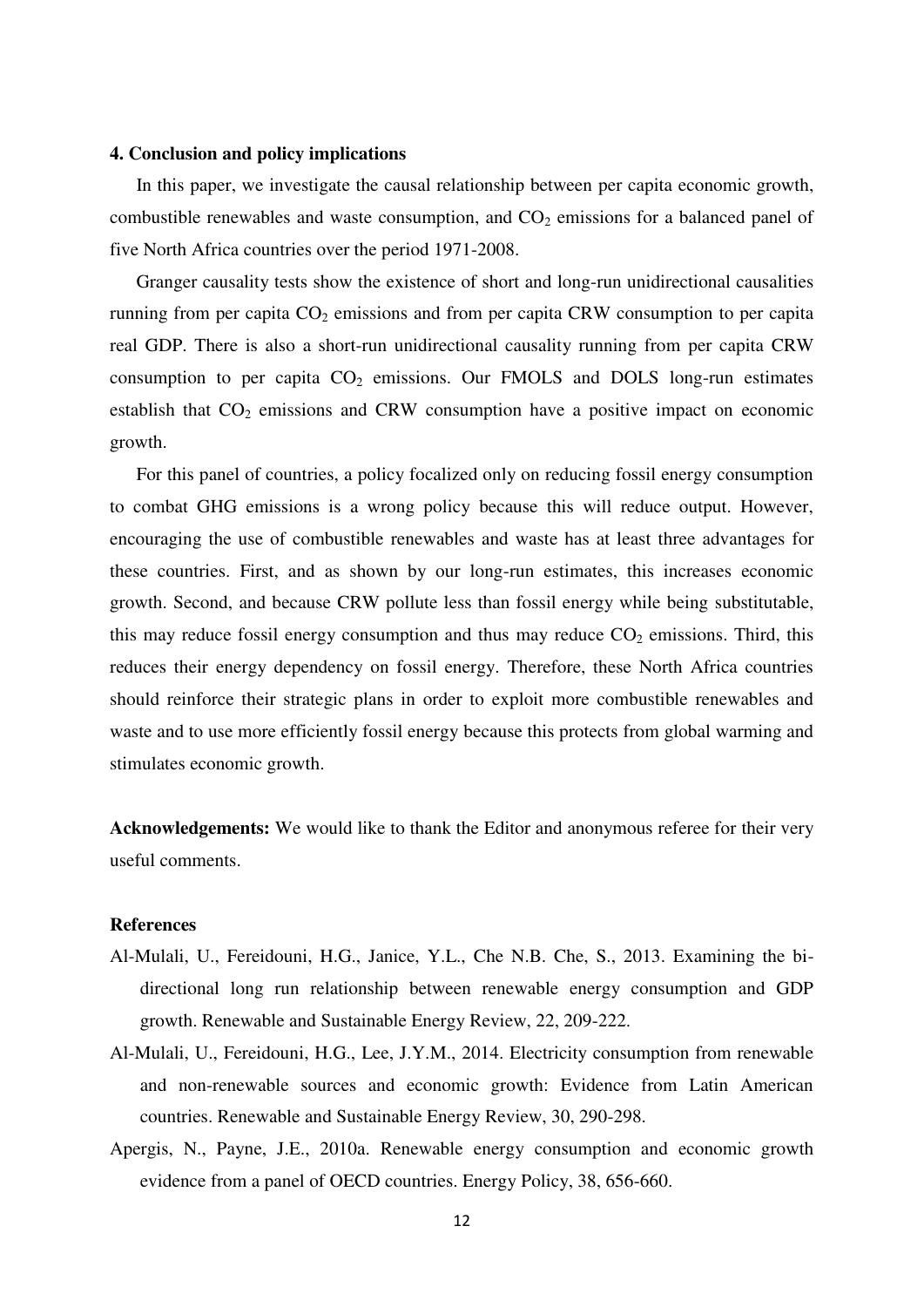- Apergis, N., Payne, J.E., 2010b. Renewable energy consumption and growth in Eurasia. Energy Economics, 32, 1392-1397.
- Apergis, N., Payne, J.E., 2011. The renewable energy consumption-growth nexus in Central America. Applied Energy, 88, 343-347.
- Apergis, N., Payne, J.E., 2012. Renewable and non-renewable energy consumption-growth nexus: Evidence from a panel error correction model. Energy Economics, 34, 733-738.
- Apergis, N., Payne, J.E., 2014. Renewable energy, output,  $CO<sub>2</sub>$  emissions, and fossil fuel prices in Central America: Evidence from a nonlinear panel smooth transition vector error correction model. Energy Economics, 42, 226-232.
- Apergis, N., Payne, J.E., Menyah, K., Wolde-Rufael, Y., 2010. On the causal dynamics between emissions, nuclear energy, renewable energy, and economic growth. Ecological Economics, 69, 2255-2260.
- Ben Aïssa, M.S., Ben Jebli, M., Ben Youssef, S., 2014. Output, renewable energy consumption and trade in Africa. Energy Policy, 66, 11-18.
- Ben Jebli, M., Ben Youssef, S., Ozturk, I., 2013. The Environmental Kuznets Curve: The Role of Renewable and Non-Renewable Energy Consumption and Trade Openness," MPRA Paper 51672, University Library of Munich, Germany.
- Ben Jebli, M., Ben Youssef, S., Ozturk, I., 2014. The Role of Renewable Energy Consumption and Trade: Environmental Kuznets Curve Analysis for Sub-Saharan Africa Countries," Working Papers 2014-467, Department of Research, Ipag Business School.
- Breitung, J., 2000. The Local Power of Some Unit Root Tests for Panel Data, in: B.Baltagi (Ed.) NonStationary Panels, Panel Cointegration, and Dynamic Panels, Advances in Econometrics, 15, 161-178, JAI Press, Amsterdam.
- Bowden, N., Payne, J.E., 2010. Sectoral Analysis of the causal relationship between renewable and non-renewable energy consumption and real output in the US. Energy Sources, Part B: Economics. Planning and Policy, 5, 400-408.
- DeCanio, S.T., 2009. The political economy of global carbon emissions reductions. Ecological Economics, 68, 915-924.
- Engle, R.F., Granger C.W.J., 1987. Co-integration and error correction: Representation, estimation, and testing. Econometrica, 55, 251-276.
- Farhani, S., Shahbaz, M., 2014. What role of renewable and non-renewable electricity consumption and output is needed to initially mitigate  $CO<sub>2</sub>$  emissions in MENA region?. Renewable and Sustainable Energy Reviews, 40, 80-90.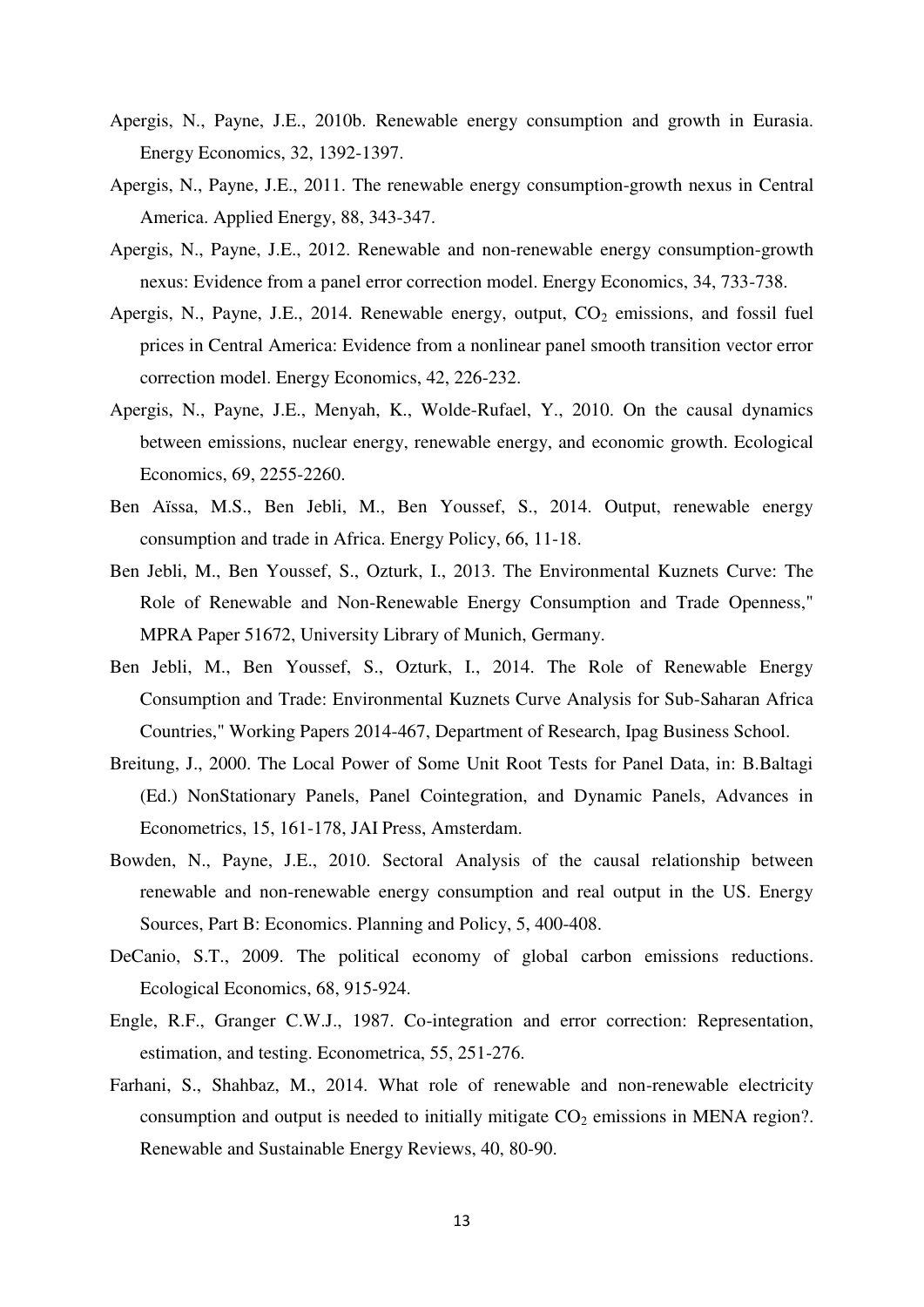- Johansen, S., 1988. Statistical Analysis of Cointegration Vectors. Journal of Economic Dynamics and Control 12, 231-254.
- Im, K.S., Pesaran, M.H., Shin, Y., 2003. Testing for unit roots in heterogeneous panels. Journal of Econometrics, 115, 53-74.
- Kao, C., 1999. Spurious regression and residual-based tests for cointegration in panel data. Journal of Econometrics, 90, 1-44.
- Kao,C., Chiang, M.H., 2000. On the estimation and inference of a cointegrated regression in panel data, in: Baltagi, B.H., Fomby, T.B., Hill, R.C. (Eds.), Advances in Econometrics. Emerald Group Publishing Limited, volume 15, 179-222.
- Levin, A., Lin, C.F., Chu, C.S., 2002. Unit root tests in panel data: Asymptotic and finitesample properties. Journal of Econometrics, 108, 1-24.
- Mark, N.C., Sul, D., 2003. Cointegration vector estimation by panel DOLS and long-run money demand. Oxford Bulletin of Economics and Statistics, 65, 655-680.
- Menegaki, A. N., 2011. Growth and renewable energy in Europe: a random effect model with evidence for neutrality hypothesis. Energy Economics, 33, 257–63.
- Menyah, K., Wolde-Rufael, Y., 2010.  $CO<sub>2</sub>$  emissions, nuclear energy, renewable energy and economic growth in the US. Energy Policy, 38, 2911-2915.
- Ocal, O., Aslan, A., 2013. Renewable energy consumption–economic growth nexus in Turkey. Renewable and Sustainable Energy Review, 28, 494-499.
- Ozturk, I., 2010. A literature survey on energy–growth nexus. Energy Policy, 38, 340-349.
- Payne, J.E., 2009. On the dynamics of energy consumption and output in the US. Applied Energy, 86, 575-577.
- Payne, J.E., 2011. On biomass energy consumption and real output in the US. Energy Sources, Part B: Economics. Planning and Policy, 6, 47-52.
- Pedroni, P., 2001. Purchasing power parity tests in cointegrated panels. The Review of Economics and Statistics, 83, 727-731.
- Pedroni, P., 2004. Panel cointegration: Asymptotic and finite sample properties of pooled time series tests with an application to the PPP hypothesis. Econometric Theory, 20, 597- 625.
- Ramanathan, R., 2005. An analysis of energy consumption and carbon dioxide emissions in countries of the Middle East and North Africa. Energy, 30, 2831-2842.
- Reddy, B.S., Assenza, G.B., 2009. The great climate debate. Energy Policy, 37, 2997-3008.
- Sadorsky, P., 2009a. Renewable energy consumption,  $CO<sub>2</sub>$  emissions and oil prices in the G7 countries. Energy Economics, 31, 456-462.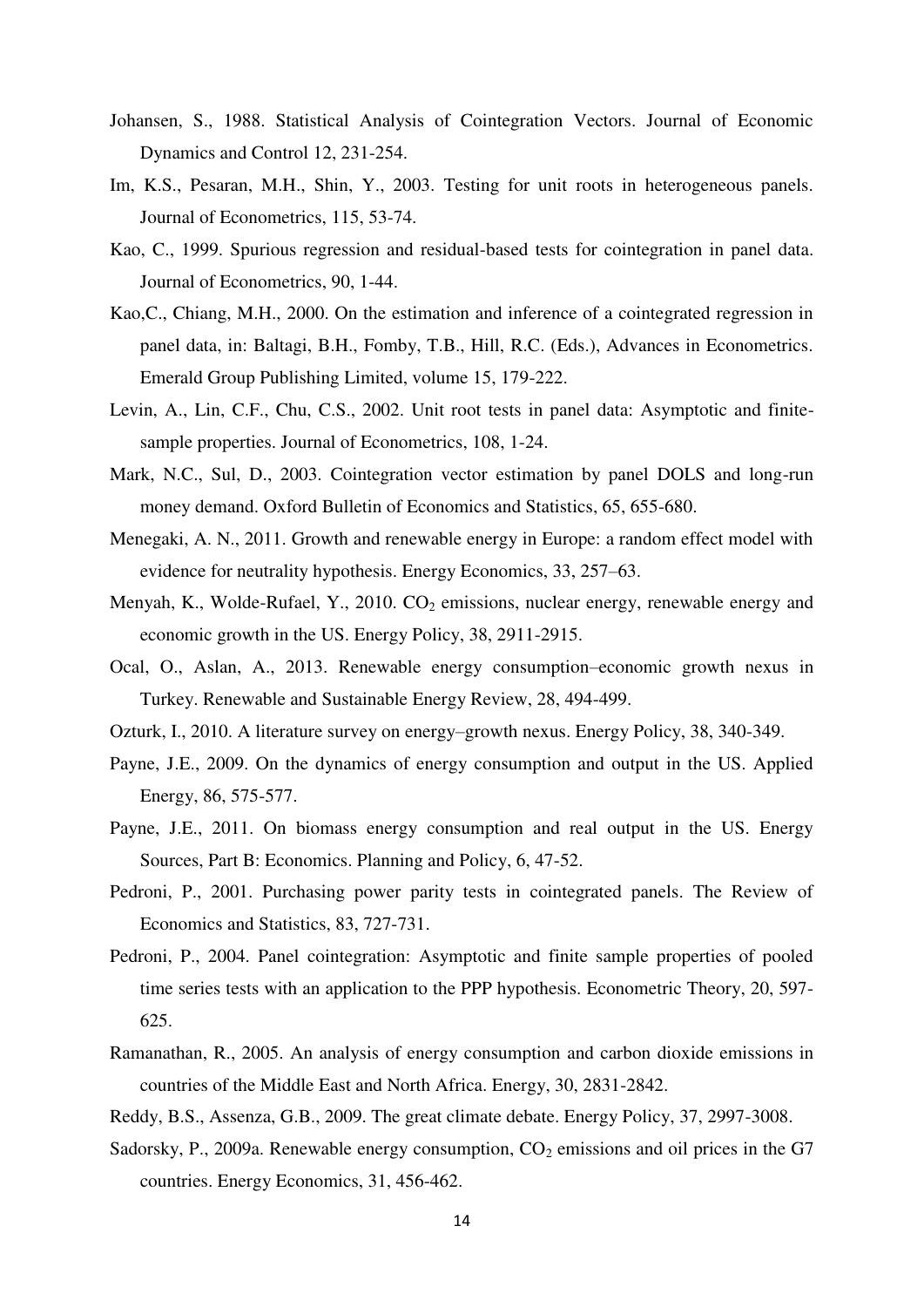- Sadorsky, P., 2009b. Renewable energy consumption and income in emerging economies. Energy Policy, 37, 4021-4028.
- Salim, R.A., Rafiq, S., 2012. Why do some emerging economies proactively accelerate the adoption of renewable energy? Energy Economics, 34, 1051-1057.
- Sari, R., Ewing, B.T., Soytas, U., 2008. The relationship between disaggregate energy consumption and industrial production in the United States: an ARDL approach. Energy Economics, 30, 2302–2313.
- Shafiei, S., Salim, R.A., 2014. Non-renewable and renewable energy consumption and  $CO<sub>2</sub>$ emissions in OECD countries: A comparative analysis. Energy Policy, 66, 547-556.
- Tugcu, C.T., Ozturk, I., Aslan, A., 2012. Renewable and non-renewable energy consumption and economic growth relationship revisited: Evidence from G7 countries. Energy Economics, 34, 1942-1950.
- United Nations Economic Commission for Africa, 2012. The renewable energy sector in North Africa: current situation and prospects. Rabat, Morocco.
- World Bank, 2011. World Development Indicators. Accessed at: [http://www.worldbank.org/data/onlinedatabases/onlinedatabases.html.](http://www.worldbank.org/data/onlinedatabases/onlinedatabases.html)

# **Figures**



**Fig. 1. Real GDP per capita (in constant 2000 US\$) from 1971 to 2008**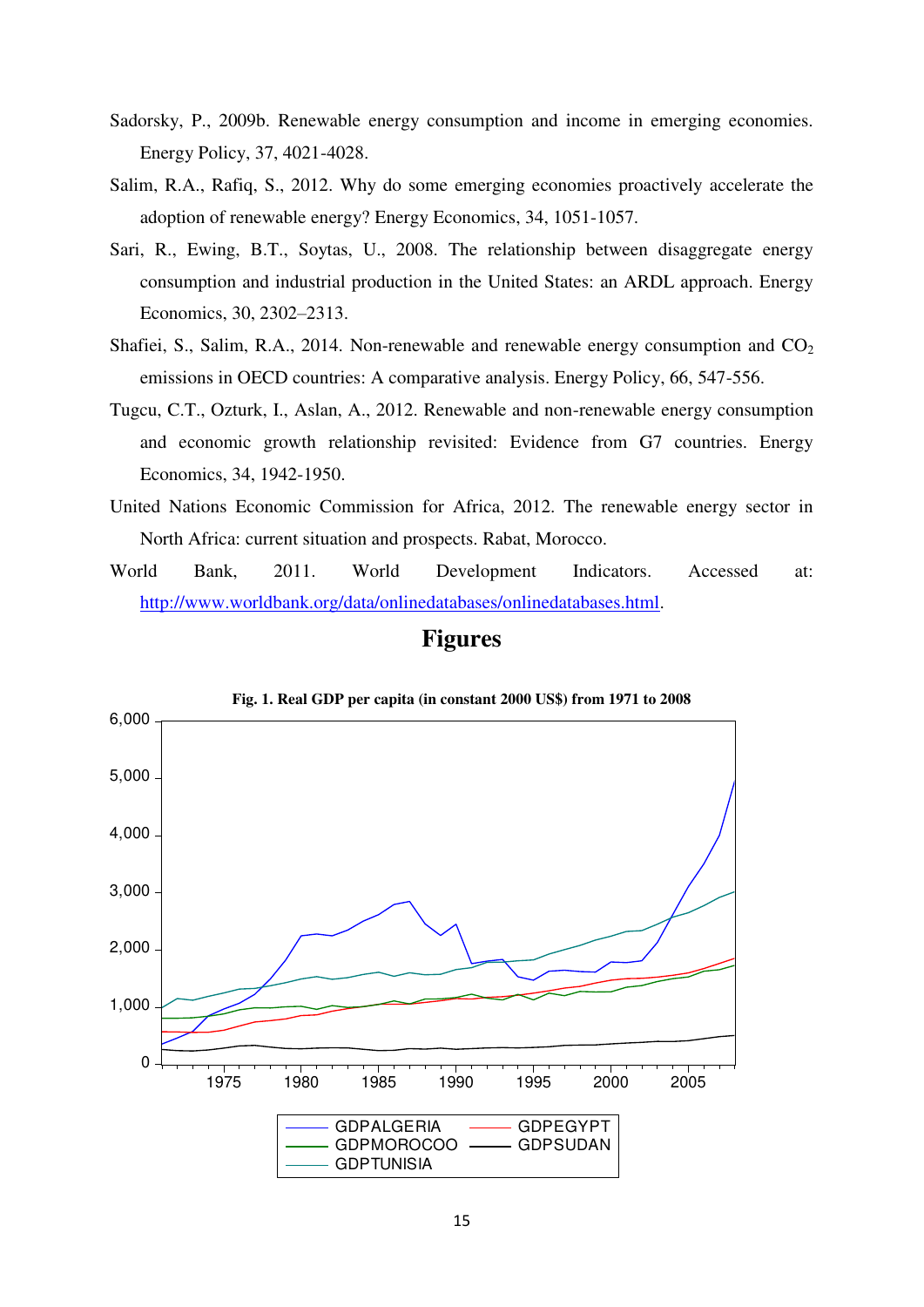

**Fig. 2. Combustible renewables and waste consumption per capita (in metric tons of oil equivalent) from 1971 to 2008**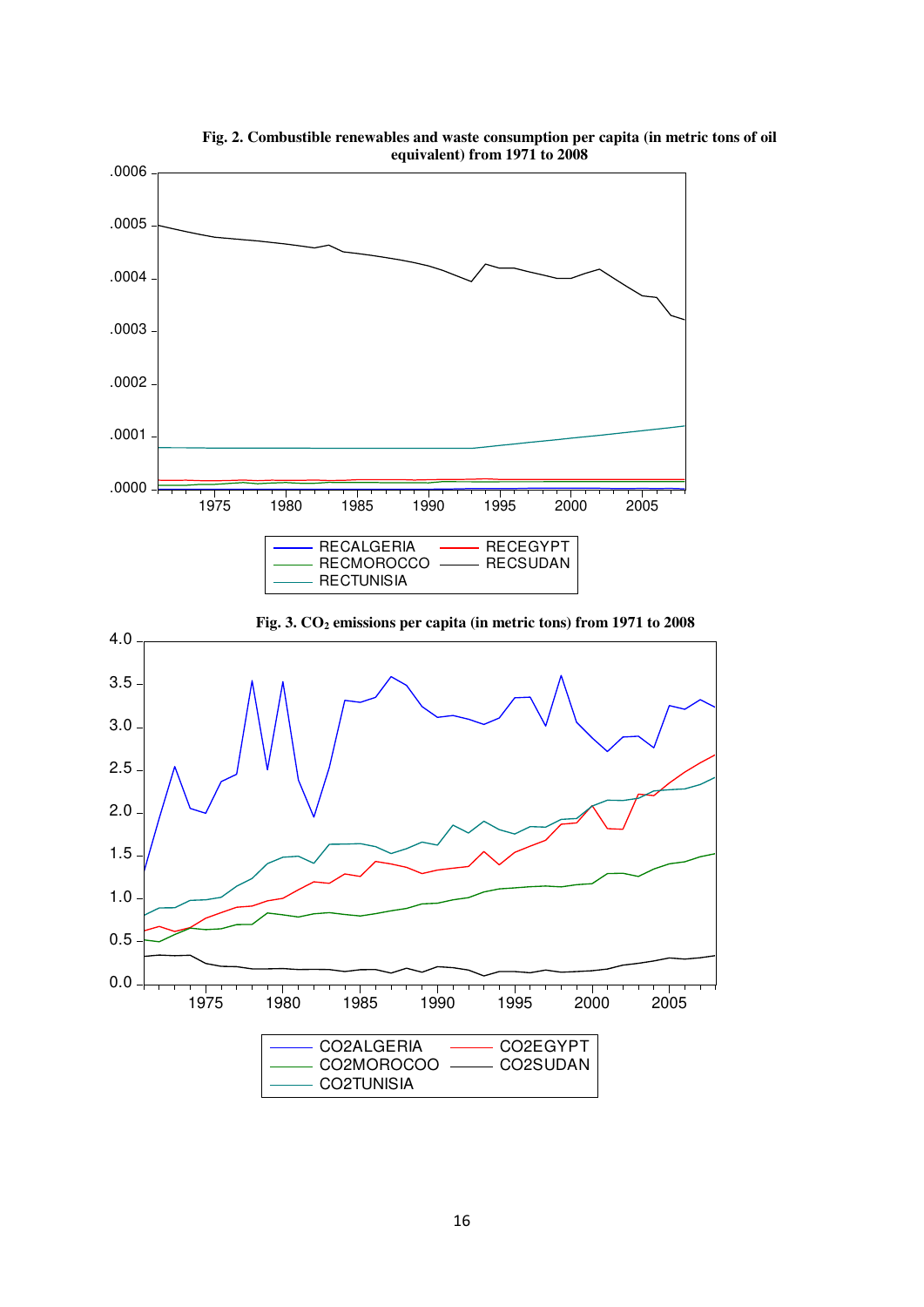**Fig. 4. Short (in blue) and long-run (in red) causality between real GDP, combustible renewables and waste consumption and CO2 emissions** 

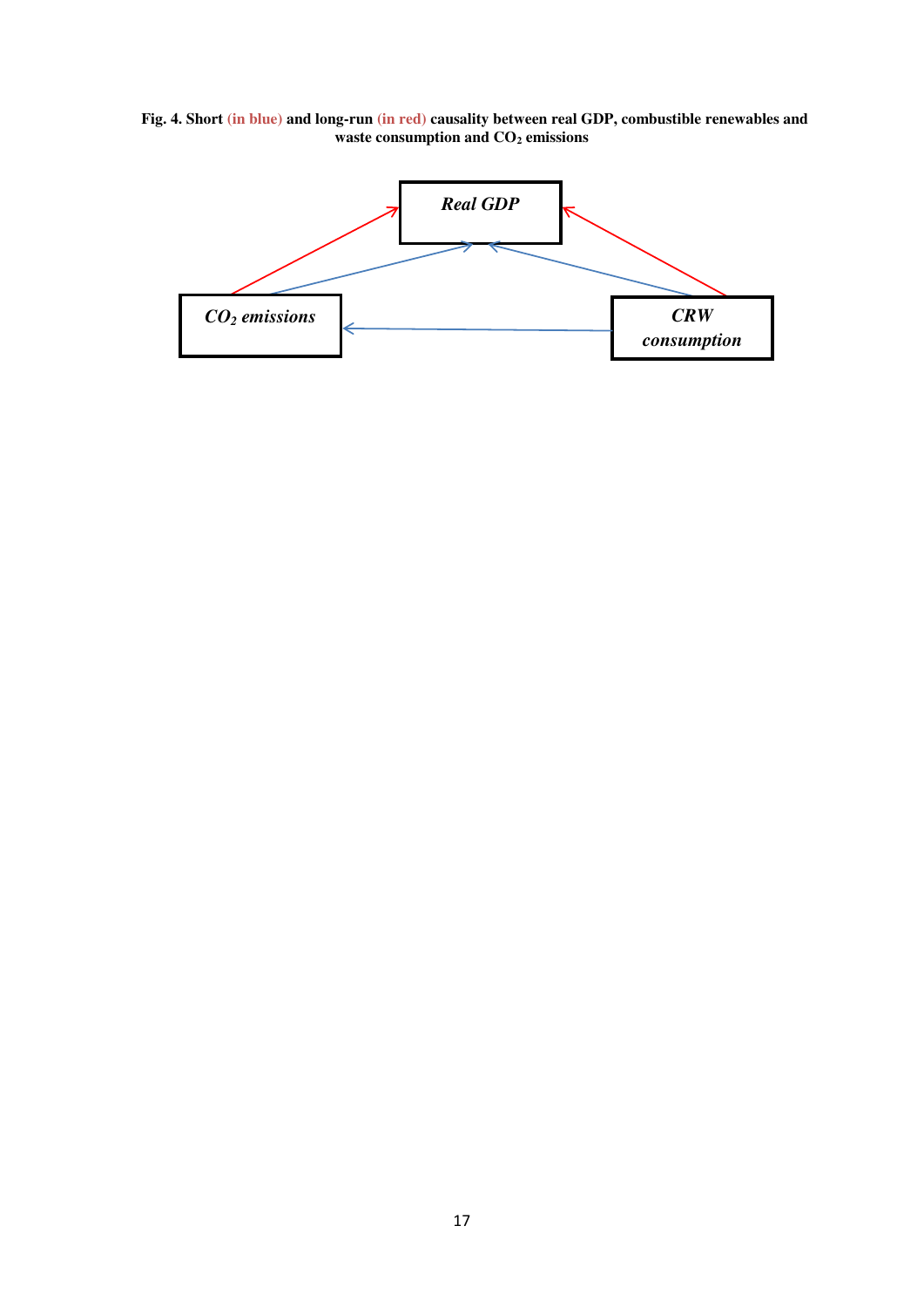# **Tables**

| Author $(s)$              | Direction of<br>causality | Methodology                           | Hypothesis   |
|---------------------------|---------------------------|---------------------------------------|--------------|
| Al-Mulali et al. (2014)   | $GDP \leftrightarrow RE$  | Panel cointegration                   | Feedback     |
| Apergis and Payne (2010a) | $GDP \leftrightarrow RE$  | Panel cointegration                   | Feedback     |
| Apergis and Payne (2010b) | $GDP \leftrightarrow RE$  | Panel cointegration                   | Feedback     |
| Apergis and Payne (2011)  | $GDP \leftrightarrow RE$  | Panel cointegration                   | Feedback     |
| Apergis and Payne (2012)  | $GDP \leftrightarrow RE$  | Panel cointegration                   | Feedback     |
| Ben Aïssa et al. (2014)   | $GDP \leftarrow RE$       | Panel cointegration                   | Growth       |
| Menekagi (2011)           | $GDP \neq RE$             | Panel cointegration                   | Neutrality   |
| Payne (2011)              | $GDP \leftarrow RE$       | Toda-Yamamoto causality test          | Growth       |
| Ocal and Aslan (2013)     | $GDP \rightarrow RE$      | ARDL and Toda-Yamamoto causality test | Conservation |
| Sadorsky (2009b)          | $GDP \rightarrow RE$      | Panel cointegration                   | Concervation |
| Salim and Rafiq (2012)    | $GDP \leftrightarrow RE$  | Panel cointegration                   | Feedback     |
| Tugcu et al. (2012)       | $GDP \leftrightarrow RE$  | ARDL approach                         | Feedback     |

**Table 1. Economic growth and renewable energy nexus** 

GDP and RE denote gross domestic product and renewable energy consumption, respectively.  $\leftrightarrow$  indicates short and long-run bidirectional causal links,  $\rightarrow$  and  $\leftarrow$  indicate short and long-run unidirectional causal link from GDP to RE or from RE to GDP, respectively.  $\neq$  indicates no causal link between GDP and RE.

| Author                                    | Sample                                   | Methodology                                              | Causality and long-run estimates                                                                                                                |
|-------------------------------------------|------------------------------------------|----------------------------------------------------------|-------------------------------------------------------------------------------------------------------------------------------------------------|
| Apergis et al. (2010)                     | 19 developed and<br>developing countries | Panel cointegration and<br>Granger causality             | Short and long-run bidirectional<br>causalities between RE and $CO2$ .<br>RE affects positively $CO2$<br>emissions.                             |
| Apergis and Payne<br>(2014)               |                                          |                                                          |                                                                                                                                                 |
| Ben Jebli and Ben<br>Youssef $(2013)$     | Tunisia                                  | ARDL approach and<br>Granger causality                   | Short-run causality from $CO2$ to RE.<br>RE affects negatively $CO2$ .                                                                          |
| Ben Jebli et al. (2013)                   | xOECD countries                          | Panel cointegration                                      | No short-run causality between RE<br>and $CO2$ .<br>RE contributes to the decrease of<br>$CO2$ .                                                |
| Ben Jebli et al. (2014)                   | 24 Sub-Saharan Africa<br>countries       | Panel cointegration                                      | Short-run bidirectional causality<br>between GDP and $CO2$ .<br>Long-run bidirectional causality<br>between RE and $CO2$ .<br>EKC not verified. |
| Farhani and Shahbaz<br>(2014)             | 10 MENA countries                        | Panel cointegration                                      | Long-run bidirectional causality<br>between RE and $CO2$ .<br>RE consumption increases $CO2$ .                                                  |
| Menyah and Wolde-<br><b>Rufael</b> (2010) | <b>United States</b>                     | Panel cointegration and<br>modified Granger<br>causality | No causality running from RE to<br>$CO2$ emissions.                                                                                             |

|  |  | Table 2. CO <sub>2</sub> and renewable energy consumption nexus |  |
|--|--|-----------------------------------------------------------------|--|
|  |  |                                                                 |  |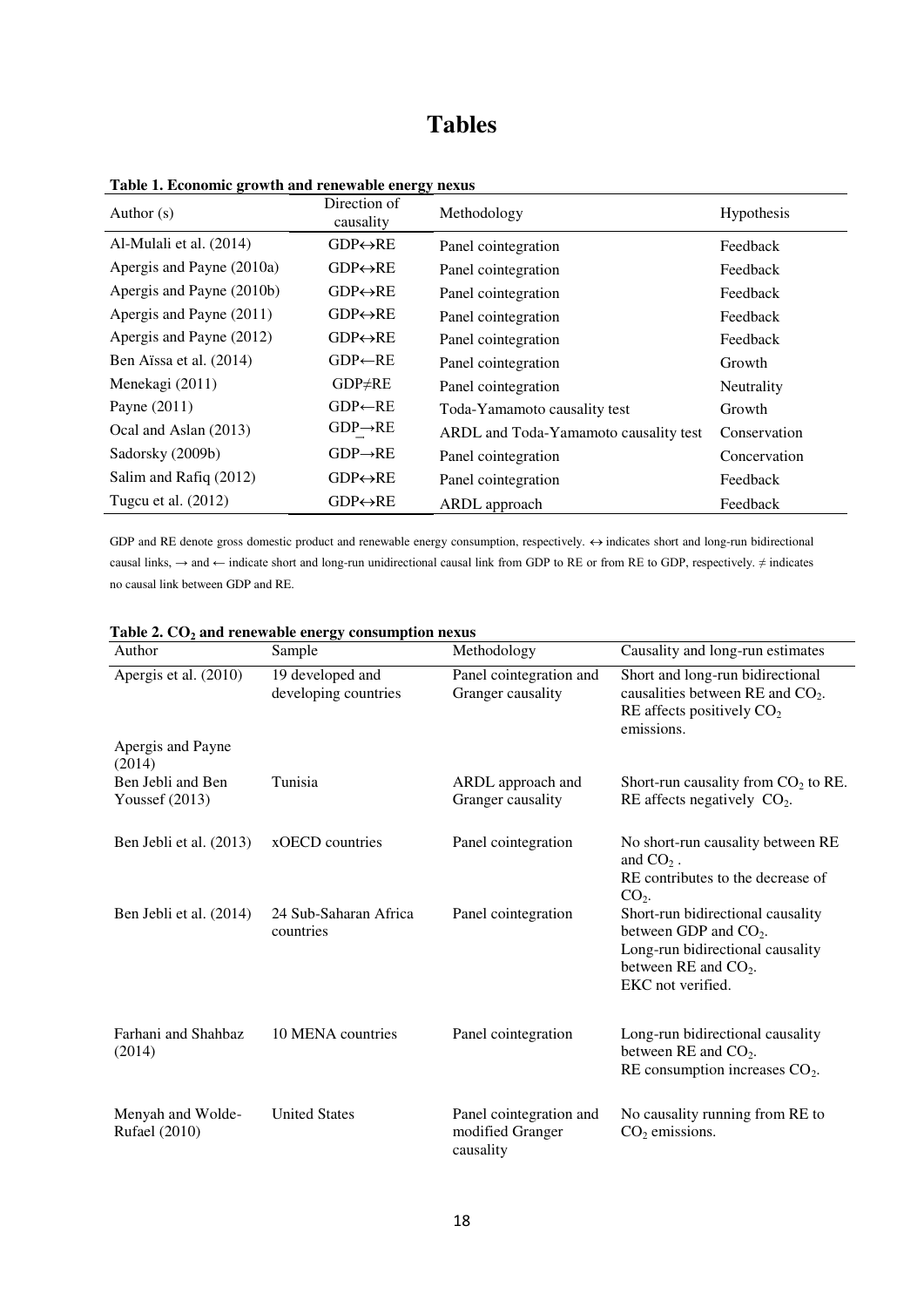| Sadorsky (2009a)            | G7 countries          | Panel cointegration | $CO2$ contributes to the increase of<br>RE. |
|-----------------------------|-----------------------|---------------------|---------------------------------------------|
| Shafiei and Salim<br>(2014) | <b>OECD</b> countries | STIRPAT model       | RE consumption decreases<br>emissions.      |

| Variables       | Mean     | Median   | Maximum  | Minimum  | Cross sections |
|-----------------|----------|----------|----------|----------|----------------|
| GDP             | 1287.273 | 1208.349 | 4966.572 | 236.5653 |                |
| CRW             | 0.000110 | 1.91E-05 | 0.000502 | 5.91E-07 |                |
| CO <sub>2</sub> | .446479  | 1.308321 | 3.608586 | 0.101656 |                |

#### **Table 3. Descriptive statistics for analysis variables**

Source: World Bank (2011). GDP per capita is measured in constant 2000 dollars, per capita CO2 is measured in metric tons, and per capita CRW is measured in metric tons of oil equivalent.

|                   | Table 4. Faller unit Foot tests |                           |                        |                          |
|-------------------|---------------------------------|---------------------------|------------------------|--------------------------|
| <b>Method</b>     |                                 | GDP                       | CRW                    | CO <sub>2</sub>          |
| $LLC-t$ :         | Level                           | 0.71642(0.7631)           | $-0.31229(0.3774)$     | $-2.25546(0.0121)$       |
|                   | First difference                | $-8.86269(0.0000)***$     | $-4.07410(0.0000)***$  | $-16.2351(0.0000)$ ***   |
| Breitung-t: Level |                                 | $-0.42501(0.3354)$        | 1.62587(0.9480)        | $-0.11500(0.4542)$       |
|                   | First difference                | $-3.03721$ $(0.0012)$ *** | $-3.09840(0.0010)$ *** | $-10.0651$ $(0.0000)***$ |
| IPS-W-stat: Level |                                 | 2.18422 (0.9855)          | 0.33109(0.6297)        | $-1.33922(0.0902)$       |
|                   | First difference                | $-11.6766$ $(0.0000)***$  | $-7.19509(0.0000)$ *** | $-14.9980(0.0000)$ ***   |

# **Table 4. Panel unit root tests**

Null hypothesis: Unit root (non-stationay)

All the variables are expressed in natural logarithms

Automatic lag selection based on Schwarz Information Criteria (SIC)

Tests induce intercept and individual trend

"\*\*\*", indicates statistical significance at 1% level.

### **Table 5. Pedroni residual cointegration tests results (GDP as dependent variable)**

| Alternative hypothesis: common AR coefs. (within-dimension) |                                                                  |                  |             |                  |             |  |
|-------------------------------------------------------------|------------------------------------------------------------------|------------------|-------------|------------------|-------------|--|
|                                                             |                                                                  |                  |             | Weighted         |             |  |
|                                                             |                                                                  | <b>Statistic</b> | Prob.       | Statistic        | Prob.       |  |
|                                                             | Panel v-Statistic                                                | 0.847558         | 0.1983      | 2.505796         | $0.0061***$ |  |
|                                                             | Panel rho-Statistic                                              | $-0.668786$      | 0.2518      | -1.970188        | $0.0244**$  |  |
| intercept                                                   | Panel PP-Statistic                                               | $-0.487677$      | 0.3129      | $-2.307036$      | $0.0105**$  |  |
|                                                             | Panel ADF-Statistic                                              | $-0.467417$      | 0.3201      | $-1.972788$      | $0.0243**$  |  |
|                                                             | Alternative hypothesis: individual AR coefs. (between-dimension) |                  |             |                  |             |  |
|                                                             | Group rho-Statistic                                              | $-2.087841$      | $0.0184**$  |                  |             |  |
|                                                             | Group PP-Statistic                                               | $-3.341097$      | $0.0004***$ |                  |             |  |
|                                                             | Group ADF-Statistic                                              | $-3.059685$      | $0.0011***$ |                  |             |  |
|                                                             | Alternative hypothesis: common AR coefs. (within-dimension)      |                  |             |                  |             |  |
|                                                             |                                                                  |                  |             | Weighted         |             |  |
|                                                             |                                                                  | <b>Statistic</b> | Prob.       | <b>Statistic</b> | Prob.       |  |
|                                                             | Panel v-Statistic                                                | 3.519518         | $0.0002***$ | 2.405537         | $0.0081***$ |  |
|                                                             | Panel rho-Statistic                                              | 0.122113         | 0.5486      | $-0.897836$      | 0.1846      |  |
| intercept                                                   | Panel PP-Statistic                                               | $-0.882828$      | 0.1887      | $-2.040118$      | $0.0207**$  |  |
| and                                                         | Panel ADF-Statistic                                              | $-0.802092$      | 0.2112      | $-1.197301$      | 0.1156      |  |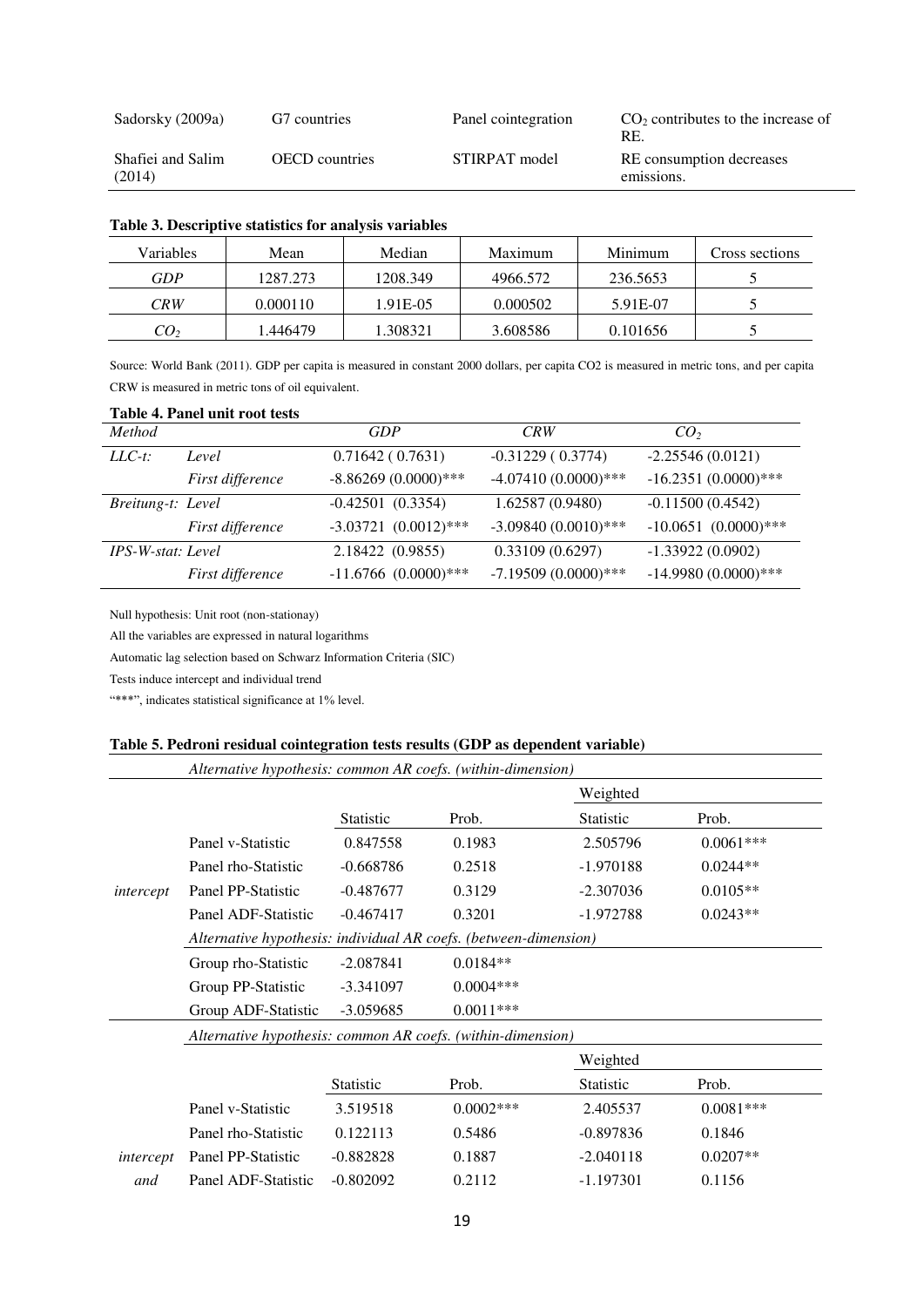*trend Alternative hypothesis: individual AR coefs. (between-dimension)* 

| Group rho-Statistic           | -0.676989 | 0.2492      |
|-------------------------------|-----------|-------------|
| Group PP-Statistic            | -2.592520 | $0.0048***$ |
| Group ADF-Statistic -1.806098 |           | $0.0355**$  |

Null hypothesis: No cointegration.

"\*\*\*" and "\*\*" indicate statistical significance at 1% and 5% levels, respectively.

Trend assumptions: we consider the two cases: intercept – intercept and deterministic trend.

Automatic lag length selection based on SIC with a max lag of 8.

Newey-West automatic bandwidth selection and Bartlett kernel.

#### **Table 6. Kao residual cointegration test (GDP as dependent variable)**

|     | t-statistic | Prob.       |
|-----|-------------|-------------|
| ADF | $-2.888567$ | $0.0019***$ |

Null hypothesis: No cointegration.

"\*\*\*" indicates statistical significance at the 1% level.

#### **Table 7. Johansen Fisher panel cointegration test**

| Hypothesized      | Fisher stat* | Prob.  |
|-------------------|--------------|--------|
| No of $CE(s)$     | (trace test) |        |
| None <sup>a</sup> | 34.19        | 0.0002 |
| At most 1         | 18.80        | 0.0428 |
| At most 2         | 17.52        | 0.0636 |

Trend assumption: Linear deterministic trend

Lags interval (in first differences): 11

"a" indicates statistical significance at 1% level.

\* Probabilities are computed using asymptotic Chi-square distribution.

#### **Table 8. Panel pairwise Granger causality test results**

| Null Hypothesis:                 | Fisher stat | Prob.       |
|----------------------------------|-------------|-------------|
| CRW does not Granger Cause GDP   | 1.76840     | $0.0508*$   |
| GDP does not Granger Cause CRW   | 0.00882     | 0.8137      |
| $CO2$ does not Granger Cause GDP | 3.83755     | $0.0066***$ |
| GDP does not Granger Cause $CO2$ | 0.37463     | 0.2290      |
| $CO2$ does not Granger Cause CRW | 0.15228     | 0.9184      |
| CRW does not Granger Cause $CO2$ | 1.42380     | $0.0706*$   |

Null hypothesis: No causality

Lag selection: 1

"\*\*\*" and "\*" indicate statistical significance at the 1% and 10% levels, respectively.